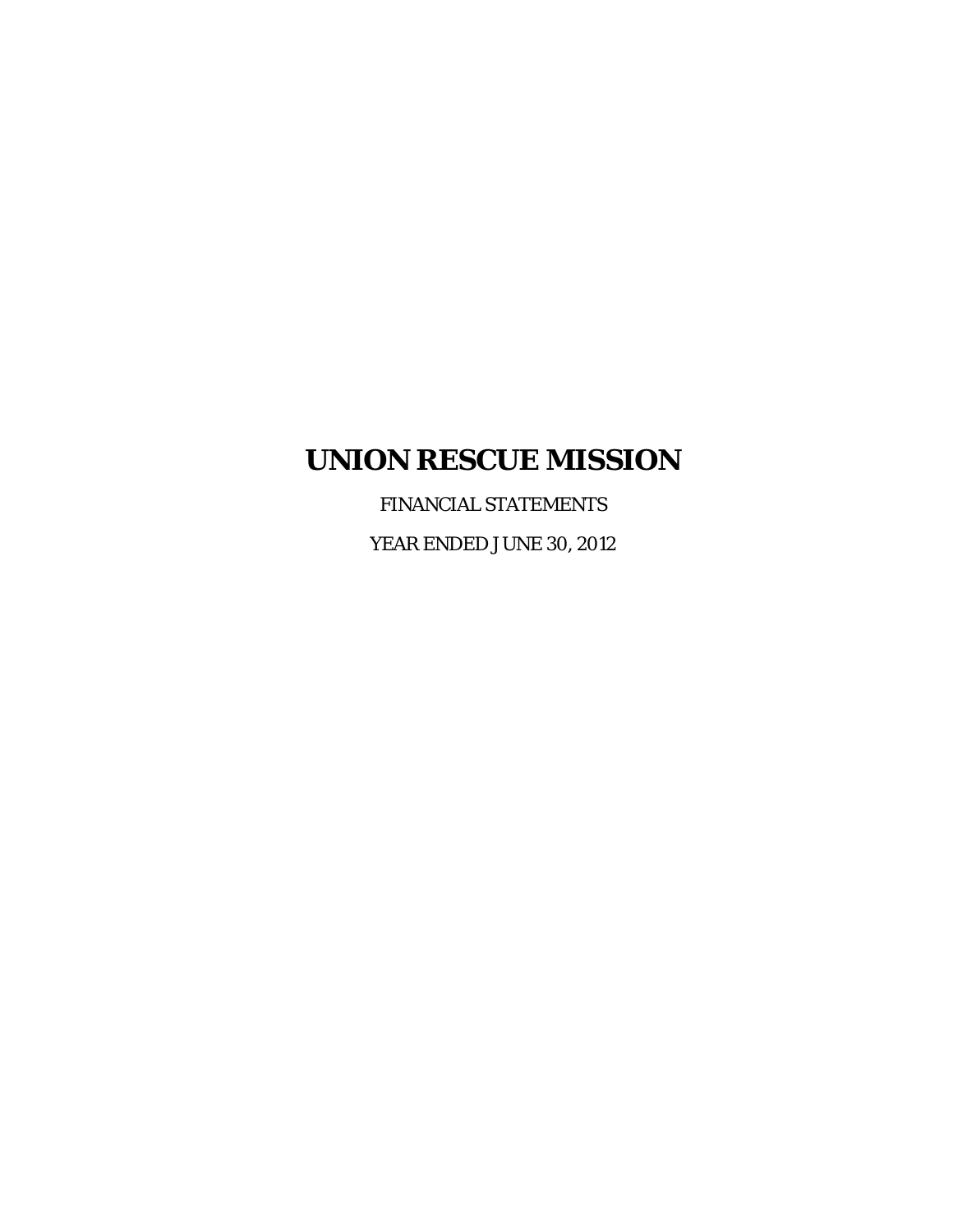## FINANCIAL STATEMENTS

## YEAR ENDED JUNE 30, 2012

## **CONTENTS**

| Page |
|------|
|      |
|      |
|      |
|      |
|      |
|      |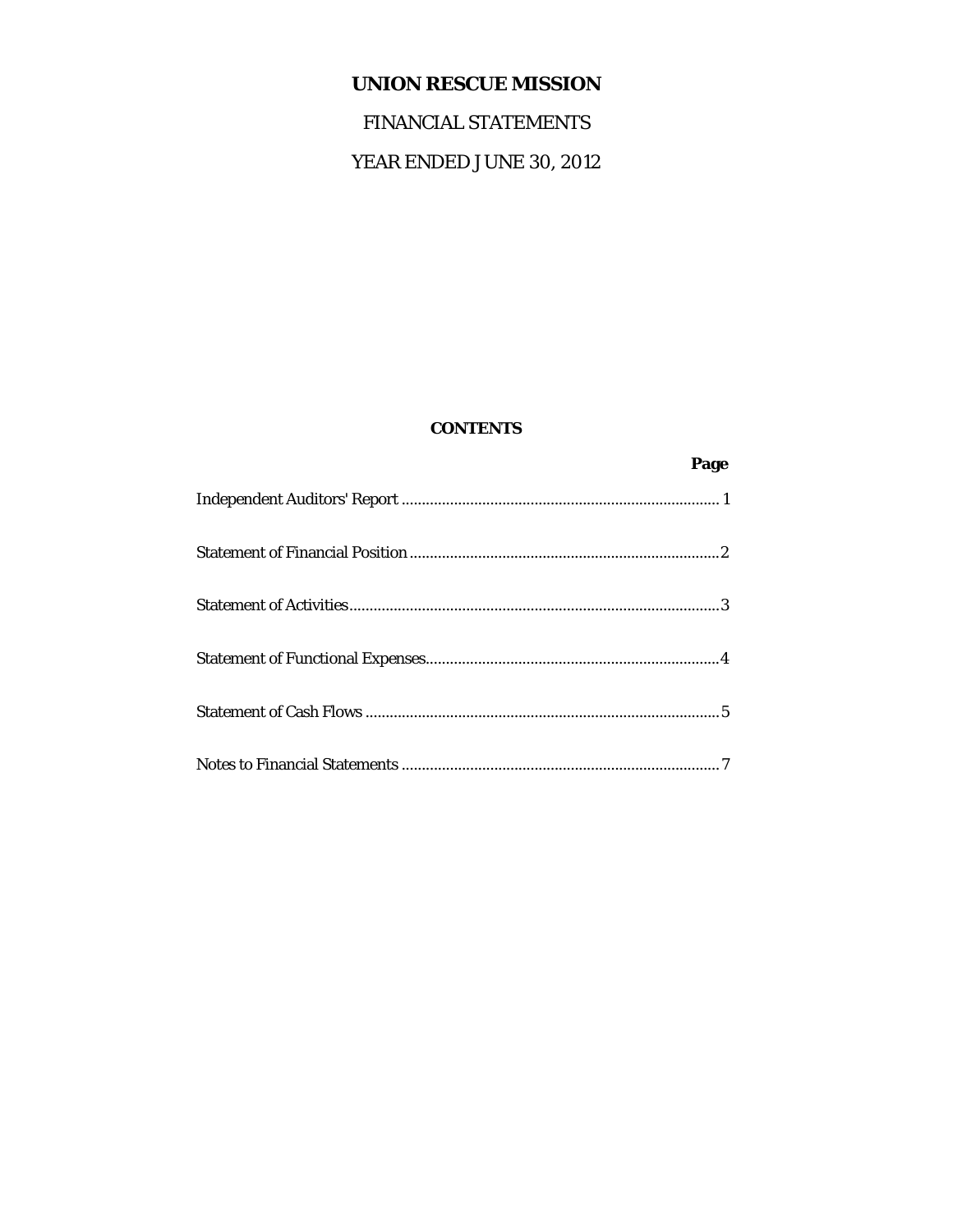# Green 10990 Wilshire Boulevan<br>Hasson Los Angeles, CA 90024 **Janks**

10990 Wilshire Boulevard 310.873.1600 T<br>16<sup>th</sup> Floor 310.873.6600 F

www.greenhassonjanks.com

#### **INDEPENDENT AUDITORS' REPORT**

To the Board of Directors Union Rescue Mission

We have audited the accompanying statement of financial position of Union Rescue Mission (the Mission) as of June 30, 2012, and the related statements of activities, functional expenses and cash flows for the year then ended. These financial statements are the responsibility of the management of the Mission. Our responsibility is to express an opinion on these financial statements based on our audit. The prior year summarized comparative information has been derived from the 2011 financial statements of the Mission. In our report on the financial statements of the Mission dated October 18, 2011, we expressed an unqualified opinion on those financial statements.

We conducted our audit in accordance with auditing standards generally accepted in the United States of America and the standards applicable to financial audits contained in *Government Auditing Standards,* issued by the Comptroller General of the United States. Those standards require that we plan and perform the audit to obtain reasonable assurance about whether the financial statements are free of material misstatement. An audit includes examining, on a test basis, evidence supporting the amounts and disclosures in the financial statements. An audit also includes assessing the accounting principles used and significant estimates made by management, as well as evaluating the overall financial statement presentation. We believe that our audit provides a reasonable basis for our opinion.

In our opinion, the financial statements referred to above present fairly, in all material respects, the financial position of the Mission as of June 30, 2012, and the changes in its net assets and its cash flows for the year then ended in conformity with accounting principles generally accepted in the United States of America.

In accordance with *Government Auditing Standards*, we have also issued our report dated October 16, 2012 on our consideration of the Mission's internal control over financial reporting and our tests of its compliance with certain provisions of laws, regulations, contracts and grant agreements, and other matters. The purpose of that report is to describe the scope of our testing of internal control over financial reporting and compliance and the results of that testing and not to provide an opinion on the internal control over financial reporting or on compliance. That report is an integral part of an audit performed in accordance with *Government Auditing Standards* and should be read in conjunction with this report in considering the results of our audit.

*Green Hasson & Janks LLP* 

October 16, 2012 Los Angeles, California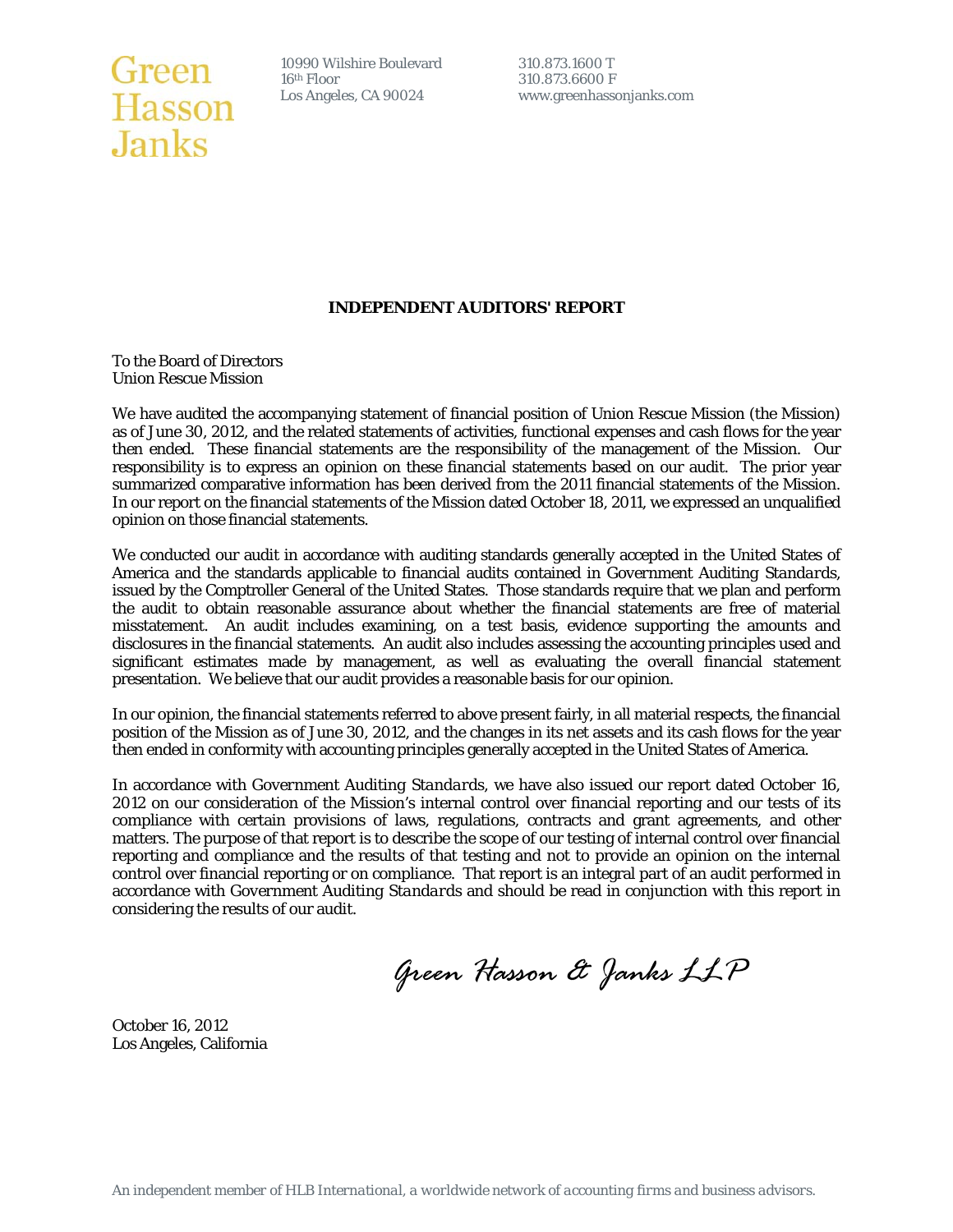## STATEMENT OF FINANCIAL POSITION June 30, 2012 With Comparative Totals at June 30, 2011

| <b>ASSETS</b>                                             |             | 2012       |    | 2011       |
|-----------------------------------------------------------|-------------|------------|----|------------|
|                                                           |             |            |    |            |
| <b>Cash and Cash Equivalents</b>                          | $\mathbf S$ | 1,859,000  | \$ | 989,000    |
| <b>Investments</b>                                        |             | 382,000    |    | 272,000    |
| <b>Accounts and Other Receivables</b>                     |             | 35,000     |    | 17,000     |
| Due from EIMAGO, Inc.                                     |             | 1,000      |    | 385,000    |
| <b>Bequests Receivable</b>                                |             | 209,000    |    | 350,000    |
| Pledges Receivable - Net                                  |             | 2,038,000  |    | 703,000    |
| Inventory                                                 |             | 56,000     |    | 45,000     |
| <b>Prepaid Expenses and Other Assets</b>                  |             | 160,000    |    | 226,000    |
| <b>Beneficial Interest in Charitable Remainder Trusts</b> |             | 1,256,000  |    | 1,335,000  |
| <b>Beneficial Interest in Perpetual Trust</b>             |             | 139,000    |    | 153,000    |
| Land, Buildings and Equipment - Net                       |             | 28,351,000 |    | 29,749,000 |
|                                                           |             |            |    |            |
| <b>TOTAL ASSETS</b>                                       | S           | 34,486,000 | S  | 34,224,000 |
| <b>LIABILITIES AND NET ASSETS</b>                         |             |            |    |            |
| <b>LIABILITIES:</b>                                       |             |            |    |            |
| <b>Accounts Payable and Accrued Expenses</b>              | \$          | 1,308,000  | \$ | 2,256,000  |
| <b>Notes Payable</b>                                      |             | 6,834,000  |    | 7,566,000  |
| <b>Annuities Payable</b>                                  |             | 460,000    |    | 540,000    |
| <b>TOTAL LIABILITIES</b>                                  |             | 8,602,000  |    | 10,362,000 |
| <b>NET ASSETS:</b>                                        |             |            |    |            |
| Unrestricted                                              |             | 23,043,000 |    | 21,835,000 |
| <b>Temporarily Restricted</b>                             |             | 2,554,000  |    | 1,730,000  |
| <b>Permanently Restricted</b>                             |             | 287,000    |    | 297,000    |
| <b>TOTAL NET ASSETS</b>                                   |             | 25,884,000 |    | 23,862,000 |
| <b>TOTAL LIABILITIES AND NET ASSETS</b>                   | \$          | 34,486,000 | \$ | 34,224,000 |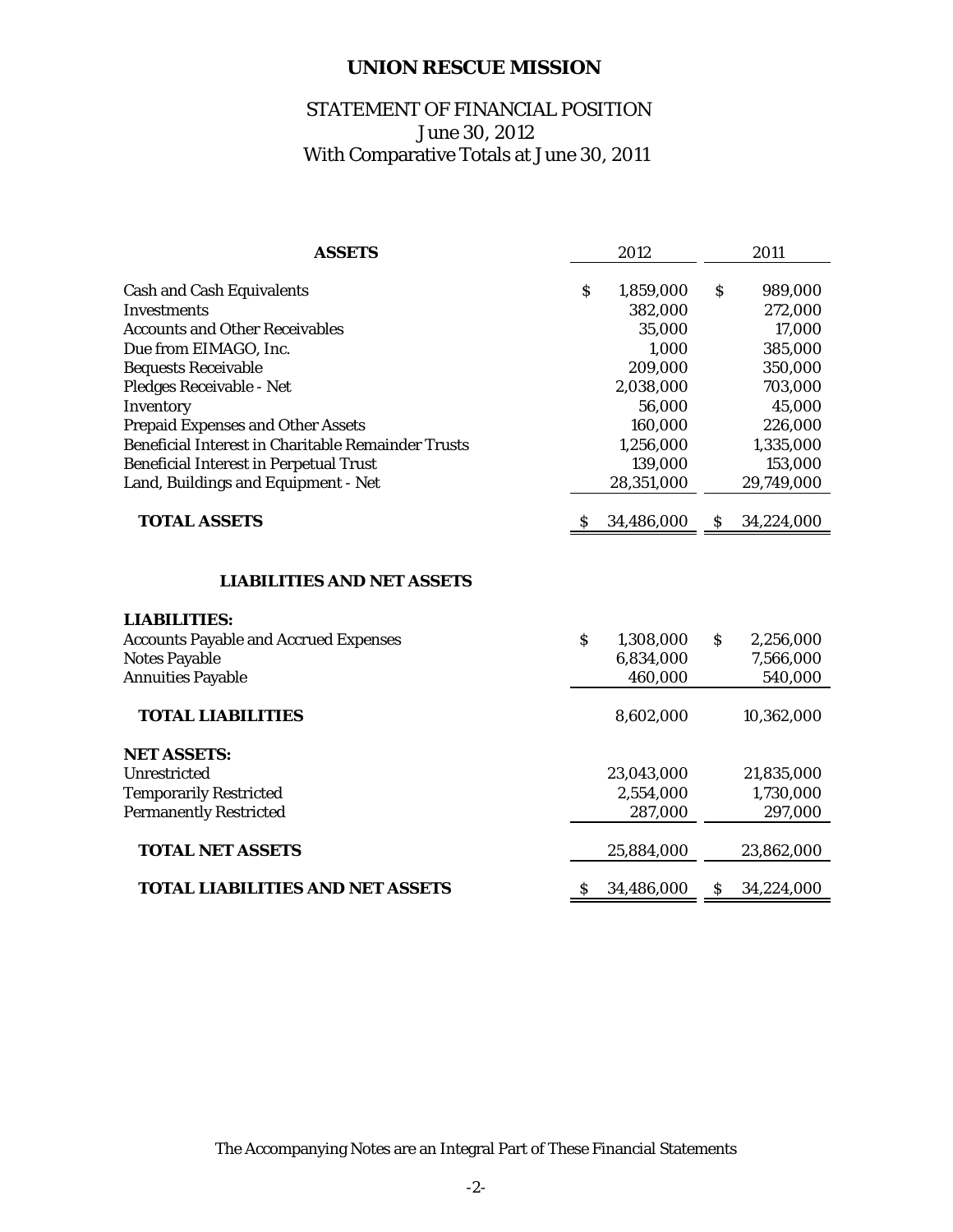## STATEMENT OF ACTIVITIES Year Ended June 30, 2012 With Summarized Totals for the Year Ended June 30, 2011

|                                                         |                 |    | 2012        |               |    |            |    |              |
|---------------------------------------------------------|-----------------|----|-------------|---------------|----|------------|----|--------------|
|                                                         |                 |    | Temporarily | Permanently   |    |            |    | 2011         |
| <b>PUBLIC SUPPORT:</b>                                  | Unrestricted    |    | Restricted  | Restricted    |    | Total      |    | <b>Total</b> |
| Contributions                                           | 14,912,000<br>S | \$ | 1,236,000   | \$<br>4,000   | S  | 16,152,000 | S  | 13,505,000   |
| Gifts-in-Kind                                           | 2,951,000       |    |             |               |    | 2,951,000  |    | 6,680,000    |
| <b>Bequests and Planned Giving</b>                      | 787,000         |    |             |               |    | 787,000    |    | 1,609,000    |
| <b>Special Events</b>                                   | 477,000         |    |             |               |    | 477,000    |    | 417,000      |
| Change in Value - Beneficial Interest                   |                 |    |             |               |    |            |    |              |
| in Charitable Remainder Trusts                          |                 |    | (79,000)    |               |    | (79,000)   |    | 76,000       |
| Change in Value - Beneficial Interest                   |                 |    |             |               |    |            |    |              |
| in Perpetual Trust                                      |                 |    |             | (14,000)      |    | (14,000)   |    | 20,000       |
| <b>Net Assets Released from</b>                         |                 |    |             |               |    |            |    |              |
| <b>Purpose Restrictions</b>                             | 333,000         |    | (333,000)   |               |    |            |    |              |
| <b>TOTAL PUBLIC SUPPORT</b>                             | 19,460,000      |    | 824,000     | (10,000)      |    | 20,274,000 |    | 22,307,000   |
| <b>OTHER REVENUE:</b>                                   |                 |    |             |               |    |            |    |              |
| <b>Public Funding</b>                                   | 23,000          |    |             |               |    | 23,000     |    | 885,000      |
| <b>Other Income</b>                                     | 588,000         |    |             |               |    | 588,000    |    | 427,000      |
| Investment Income/Gain (Net)                            | 3,000           |    |             |               |    | 3,000      |    | 29,000       |
| Loss on Disposal of Land,                               |                 |    |             |               |    | (6,000)    |    |              |
| <b>Buildings and Equipment</b>                          | (6,000)         |    |             |               |    |            |    | (7,000)      |
| <b>TOTAL OTHER REVENUE</b>                              | 608,000         |    |             |               |    | 608,000    |    | 1,334,000    |
| <b>TOTAL PUBLIC SUPPORT</b><br><b>AND OTHER REVENUE</b> | 20,068,000      |    | 824,000     | (10,000)      |    | 20,882,000 |    | 23,641,000   |
| <b>OPERATING EXPENSES:</b>                              |                 |    |             |               |    |            |    |              |
| <b>Program Services:</b>                                |                 |    |             |               |    |            |    |              |
| <b>Shelter Services</b>                                 | 5,274,000       |    |             |               |    | 5,274,000  |    | 5,470,000    |
| <b>Recovery Programs</b>                                | 7,864,000       |    |             |               |    | 7,864,000  |    | 7,645,000    |
| <b>Community Outreach</b>                               | 973,000         |    |             |               |    | 973,000    |    | 4,961,000    |
| <b>TOTAL PROGRAM SERVICES</b>                           | 14,111,000      |    |             |               |    | 14,111,000 |    | 18,076,000   |
| <b>Support Services:</b>                                |                 |    |             |               |    |            |    |              |
| <b>Management and General</b>                           | 1,725,000       |    |             |               |    | 1,725,000  |    | 1,795,000    |
| Fundraising                                             | 3,024,000       |    |             |               |    | 3,024,000  |    | 3,154,000    |
| <b>TOTAL SUPPORT SERVICES</b>                           | 4,749,000       |    |             |               |    | 4,749,000  |    | 4,949,000    |
| <b>TOTAL OPERATING EXPENSES</b>                         | 18,860,000      |    |             |               |    | 18,860,000 |    | 23,025,000   |
| <b>CHANGE IN NET ASSETS</b>                             | 1,208,000       |    | 824,000     | (10,000)      |    | 2,022,000  |    | 616,000      |
| Net Assets - Beginning of Year                          | 21,835,000      |    | 1,730,000   | 297,000       |    | 23,862,000 |    | 23,246,000   |
| NET ASSETS - END OF YEAR                                | S<br>23,043,000 | S  | 2,554,000   | \$<br>287,000 | S. | 25,884,000 | S. | 23,862,000   |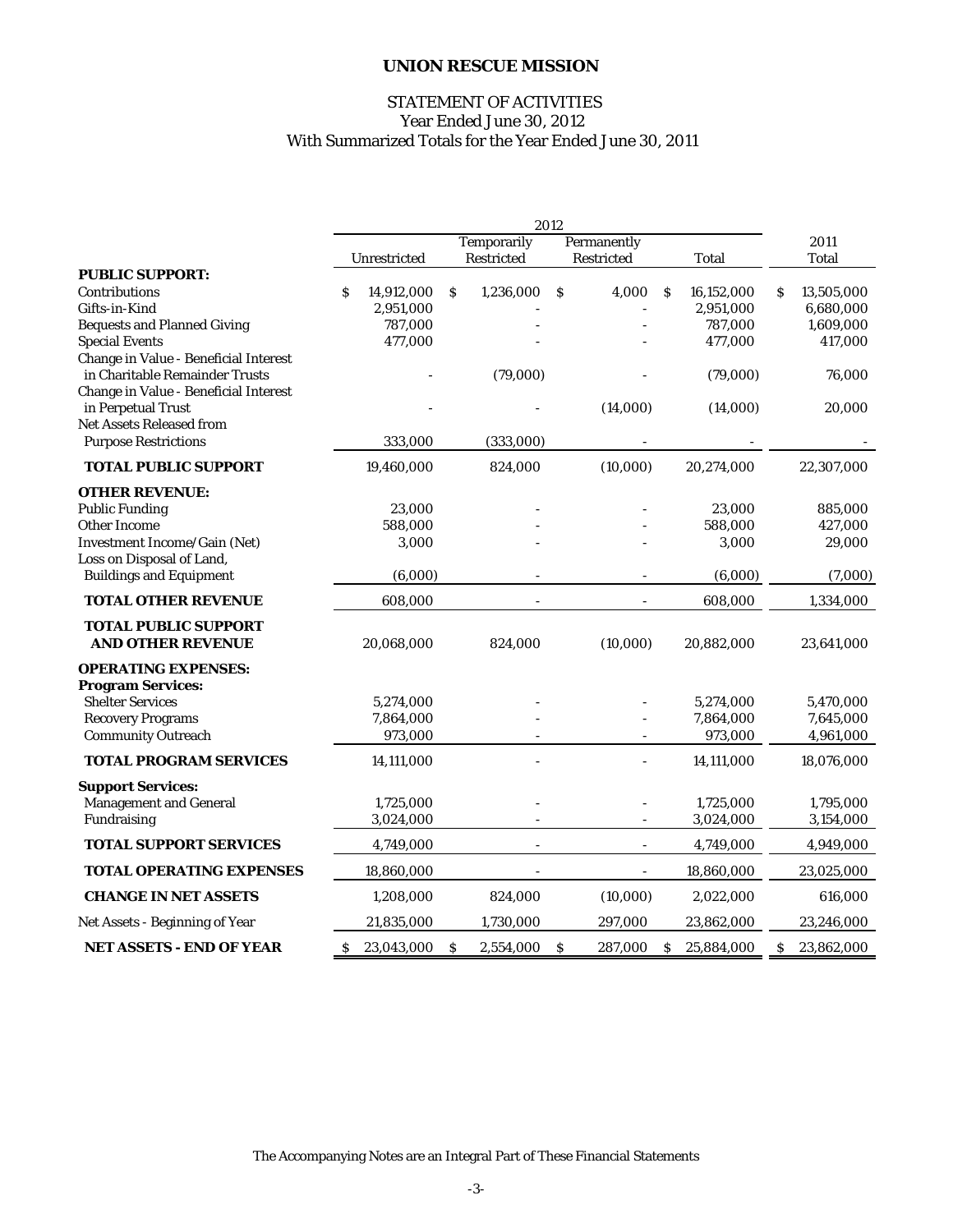#### STATEMENT OF FUNCTIONAL EXPENSES Year Ended June 30, 2012 With Summarized Totals for the Year Ended June 30, 2011

|                                      |    |                 |     |              |   |                         | 2012            |   |             |                         |          |                      |    |            |    |              |
|--------------------------------------|----|-----------------|-----|--------------|---|-------------------------|-----------------|---|-------------|-------------------------|----------|----------------------|----|------------|----|--------------|
|                                      |    |                 |     |              |   | <b>Program Services</b> |                 |   |             | <b>Support Services</b> |          |                      |    |            |    |              |
|                                      |    | <b>Shelter</b>  |     | Recovery     |   | Community               | Total Program   |   | Management  |                         |          | <b>Total Support</b> |    |            |    | 2011         |
|                                      |    | <b>Services</b> |     | Programs     |   | Outreach                | <b>Services</b> |   | and General | <b>Fundraising</b>      |          | Services             |    | Total      |    | <b>Total</b> |
| <b>Payroll and Related Expenses</b>  |    | 2,258,000       | -S  | 3,680,000 \$ |   | 163,000 \$              | 6,101,000       | S | 850,000 \$  | 719,000 S               |          | 1,569,000            | S. | 7,670,000  | -S | 8,004,000    |
| <b>Depreciation and Amortization</b> |    | 612.000         |     | 1,152,000    |   |                         | 1,764,000       |   | 127,000     | 25,000                  |          | 152,000              |    | 1,916,000  |    | 1,948,000    |
| <b>Food and Kitchen Supplies</b>     |    | 1,060,000       |     | 634,000      |   | 13,000                  | 1,707,000       |   | 51,000      | 4,000                   |          | 55,000               |    | 1,762,000  |    | 1,889,000    |
| <b>Donor Appeals</b>                 |    | 88,000          |     | 88,000       |   |                         | 176,000         |   |             | 1,506,000               |          | 1,506,000            |    | 1,682,000  |    | 1,565,000    |
| <b>Supplies and Program</b>          |    |                 |     |              |   |                         |                 |   |             |                         |          |                      |    |            |    |              |
| <b>Expenses</b>                      |    | 512,000         |     | 622,000      |   | 18,000                  | 1,152,000       |   | 26,000      | 276,000                 |          | 302,000              |    | 1,454,000  |    | 1,339,000    |
| Occupancy                            |    | 299,000         |     | 622,000      |   | 3,000                   | 924,000         |   | 96,000      | 8,000                   |          | 104,000              |    | 1,028,000  |    | 977,000      |
| Vehicles and Equipment               |    |                 |     |              |   |                         |                 |   |             |                         |          |                      |    |            |    |              |
| <b>Expenses</b>                      |    | 201,000         |     | 685,000      |   | 4,000                   | 890,000         |   | 100,000     | 2,000                   |          | 102,000              |    | 992,000    |    | 956,000      |
| Gifts-in-Kind Distribution           |    | 20,000          |     | 37,000       |   | 741,000                 | 798,000         |   |             |                         |          |                      |    | 798,000    |    | 4,510,000    |
| <b>Professional Consultation</b>     |    | 107,000         |     | 114,000      |   | 5,000                   | 226,000         |   | 41,000      | 439,000                 |          | 480,000              |    | 706,000    |    | 776,000      |
| <b>Interest</b>                      |    |                 |     |              |   |                         |                 |   | 362,000     |                         |          | 362,000              |    | 362,000    |    | 400,000      |
| <b>Miscellaneous</b>                 |    | 33,000          |     | 110,000      |   | 15,000                  | 158,000         |   | 66,000      | 41,000                  |          | 107,000              |    | 265,000    |    | 449,000      |
| Insurance                            |    | 84,000          |     | 120,000      |   | 11,000                  | 215,000         |   | 6,000       | 4,000                   |          | 10,000               |    | 225,000    |    | 212,000      |
| <b>TOTAL 2012</b>                    |    |                 |     |              |   |                         |                 |   |             |                         |          |                      |    |            |    |              |
| <b>FUNCTIONAL EXPENSES</b>           | S. | 5,274,000       | - S | 7,864,000 \$ |   | 973,000 \$              | 14,111,000      | S | 1,725,000   | 3,024,000               | - S      | 4,749,000            | S. | 18,860,000 |    |              |
| <b>TOTAL 2011</b>                    |    |                 |     |              |   |                         |                 |   |             |                         |          |                      |    |            |    |              |
| <b>FUNCTIONAL EXPENSES</b>           |    | 5,470,000       | -S  | 7,645,000    | S | 4,961,000               | 18,076,000      | S | 1,795,000   | 3,154,000               | <b>S</b> | 4,949,000            |    |            | -S | 23,025,000   |

The Accompanying Notes are an Integral Part of These Financial Statements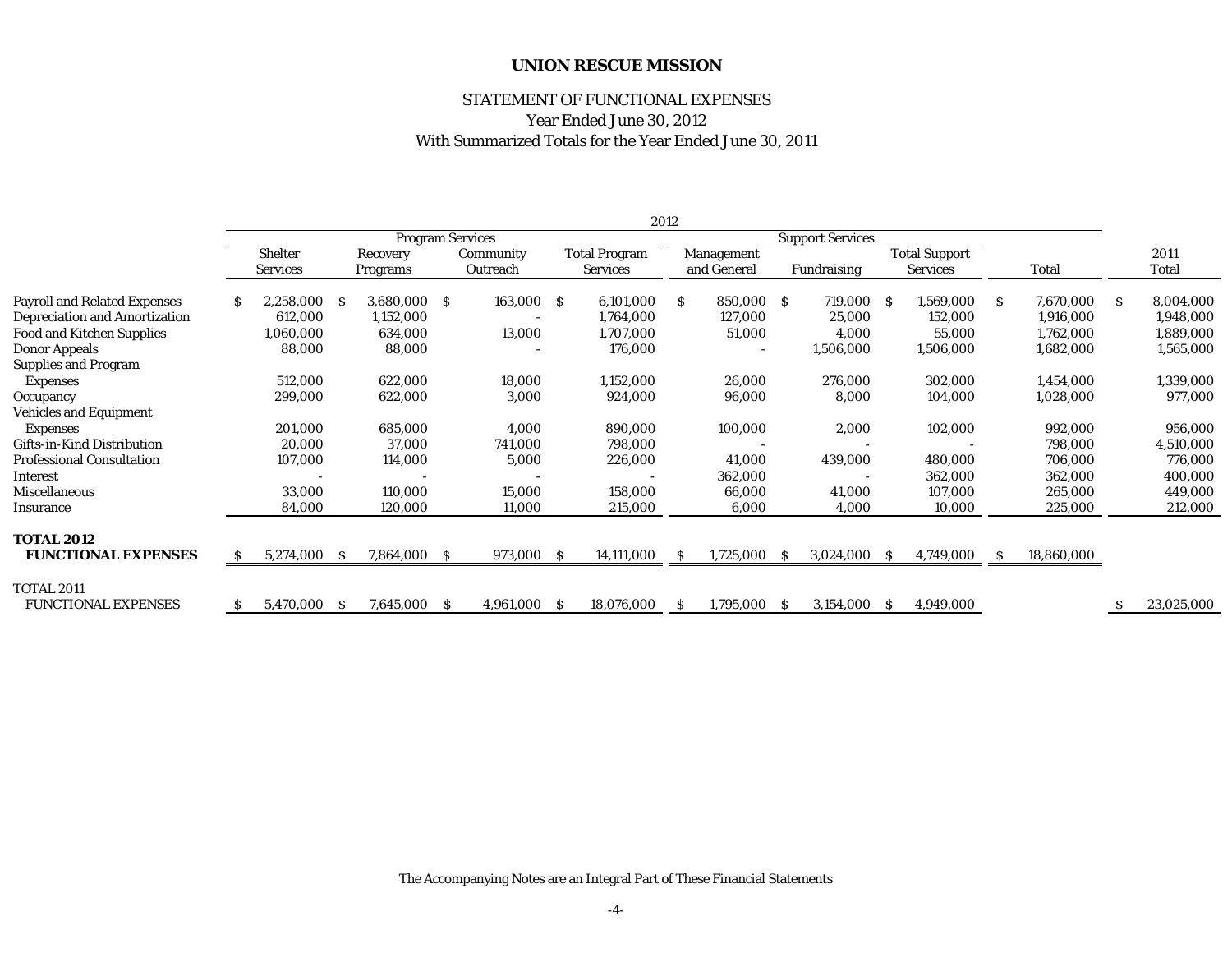## With Comparative Totals for the Year Ended June 30, 2011 STATEMENT OF CASH FLOWS Year Ended June 30, 2012

|                                                                | 2012            | 2011          |
|----------------------------------------------------------------|-----------------|---------------|
| <b>CASH FLOWS FROM OPERATING ACTIVITIES:</b>                   |                 |               |
| <b>Change in Net Assets</b>                                    | \$<br>2,022,000 | \$<br>616,000 |
| Adjustments to Reconcile Change in Net Assets to               |                 |               |
| Net Cash Provided by Operating Activities:                     |                 |               |
| <b>Depreciation and Amortization</b>                           | 1,916,000       | 1,948,000     |
| <b>Donated Building and Equipment</b>                          |                 | (151,000)     |
| <b>Loss on Donated Stock</b>                                   |                 | 15,000        |
| Realized and Unrealized (Gain) Loss on Investments             | 2,000           | (35,000)      |
| Loss on Disposal of Land, Buildings and Equipment              | 6,000           | 7,000         |
| <b>Provision for Bad Debts</b>                                 |                 | 157,000       |
| <b>Change in Value of Annuities Payable</b>                    | 66,000          | 64,000        |
| Change in Value of Beneficial Interest in Charitable           |                 |               |
| <b>Remainder Trusts</b>                                        | 79,000          | (76,000)      |
| Change in Value of Beneficial Interest in Perpetual Trust      | 14,000          | (20,000)      |
| Contributions Restricted for Investment in Land,               |                 |               |
| <b>Buildings and Equipment</b>                                 | (1,236,000)     | (400,000)     |
| <b>Contributions Restricted for Investment in Perpetuity</b>   | (4,000)         | (4,000)       |
| Decrease (Increase) in:                                        |                 |               |
| <b>Accounts and Other Receivables</b>                          | (18,000)        | 208,000       |
| Due from EIMAGO, Inc.                                          | 384,000         | (134,000)     |
| <b>Bequests Receivable</b>                                     | 141,000         | (251,000)     |
| <b>Pledges Receivable</b>                                      | (1,335,000)     | (8,000)       |
| Inventory                                                      | (11,000)        | 43,000        |
| <b>Prepaid Expenses and Other Assets</b>                       | 66,000          | (46,000)      |
| Increase (Decrease) in:                                        |                 |               |
| <b>Accounts Payable and Accrued Expenses</b>                   | (948,000)       | (872,000)     |
| <b>Annuities Payable</b>                                       | (146,000)       | (81,000)      |
| <b>NET CASH PROVIDED BY OPERATING ACTIVITIES</b>               | 998,000         | 980,000       |
| <b>CASH FLOWS FROM INVESTING ACTIVITIES:</b>                   |                 |               |
| <b>Purchase of Investments</b>                                 | (199,000)       | (1,302,000)   |
| <b>Proceeds from Sale of Investments</b>                       | 87,000          | 1,365,000     |
| Purchase of Land, Buildings and Equipment                      | (417,000)       | (1,180,000)   |
| <b>Interest Capitalized into Land, Buildings and Equipment</b> | (107,000)       | (131,000)     |
| Proceeds from Sale of Land, Buildings and Equipment            |                 | 7,000         |
| <b>NET CASH USED IN INVESTING ACTIVITIES</b>                   | (636,000)       | (1, 241, 000) |

The Accompanying Notes are an Integral Part of These Financial Statements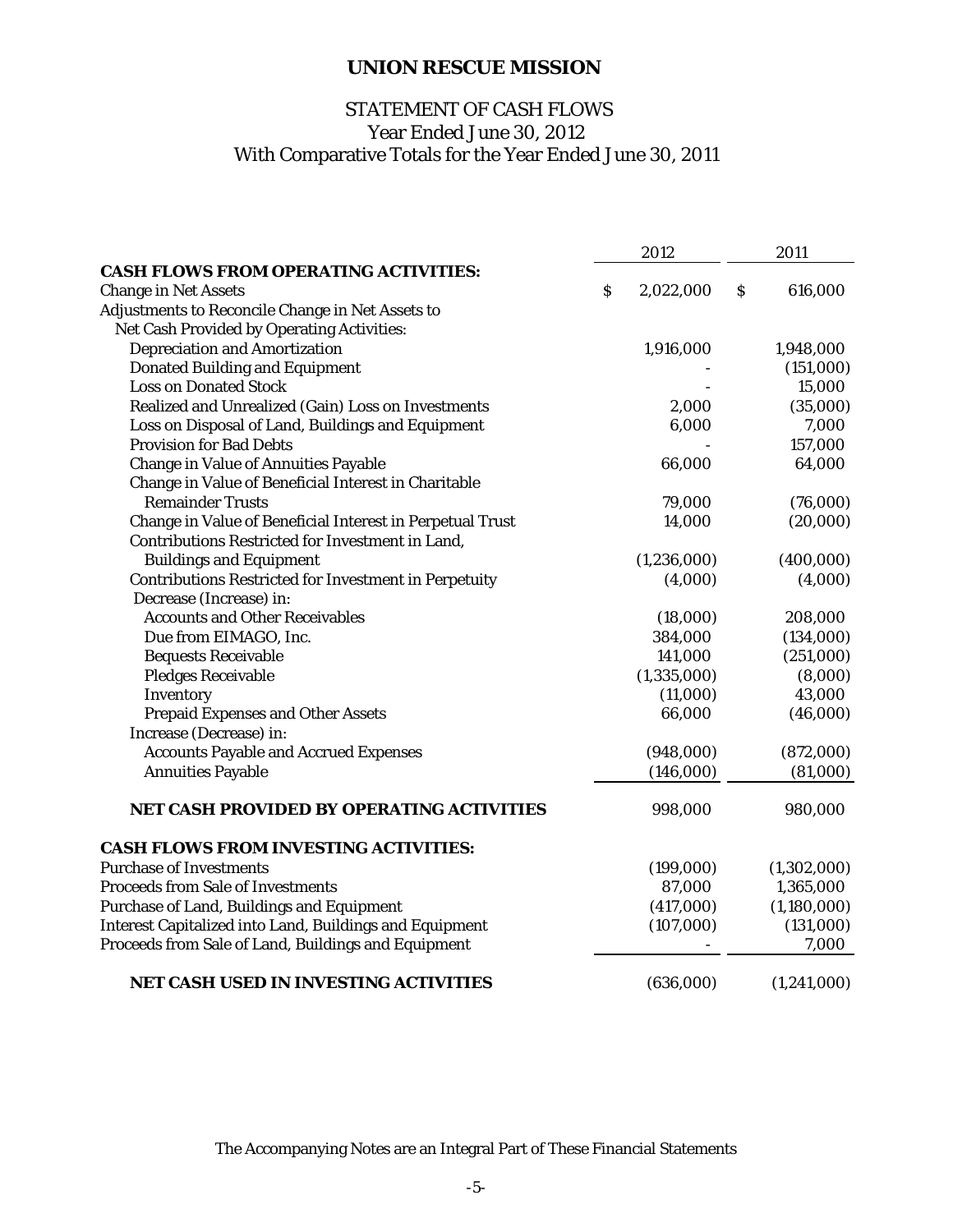## With Comparative Totals for the Year Ended June 30, 2011 STATEMENT OF CASH FLOWS Year Ended June 30, 2012

| <b>CASH FLOWS FROM FINANCING ACTIVITIES:</b><br><b>Contributions Restricted for Investment in Perpetuity</b><br>$\boldsymbol{\mathsf{S}}$<br>4,000<br>4,000<br>S<br>Proceeds from Sale of Beneficial Interest in<br><b>Charitable Remainder Trust</b><br>294,000<br><b>Proceeds from Contributions Restricted for Investment</b><br>in Land, Buildings and Equipment<br>1,236,000<br>400,000<br>(1,000,000)<br><b>Payments on Line of Credit</b><br><b>Payments on Notes Payable</b><br>(732,000)<br>(685,000)<br><b>NET CASH PROVIDED BY (USED IN)</b><br><b>FINANCING ACTIVITIES</b><br>508,000<br>(987,000)<br><b>NET INCREASE (DECREASE) IN</b><br><b>CASH AND CASH EQUIVALENTS</b><br>870,000<br>(1,248,000)<br>Cash and Cash Equivalents - Beginning of Year<br>989,000<br>2,237,000<br><b>CASH AND CASH EQUIVALENTS - END OF YEAR</b><br>1,859,000<br>989,000<br>S<br>S<br><b>SUPPLEMENTAL DISCLOSURE OF</b><br><b>CASH FLOW INFORMATION:</b><br>Cash Paid During the Year for Interest (Net of Amount<br>Capitalized into Land, Buildings and Equipment of<br>\$107,000 in 2012 and \$131,000 in 2011)<br>$\mathbf S$<br>362,000<br><sub>S</sub><br>400,000<br><b>SUPPLEMENTAL SCHEDULE OF NON-CASH</b><br><b>INVESTING AND FINANCING ACTIVITIES:</b><br>\$<br><b>Donated Building and Equipment</b><br>\$<br>151,000<br>Land, Buildings and Equipment Financed by<br><b>Assumption of Note Payable</b><br>99,000 |  | 2012 | 2011 |
|---------------------------------------------------------------------------------------------------------------------------------------------------------------------------------------------------------------------------------------------------------------------------------------------------------------------------------------------------------------------------------------------------------------------------------------------------------------------------------------------------------------------------------------------------------------------------------------------------------------------------------------------------------------------------------------------------------------------------------------------------------------------------------------------------------------------------------------------------------------------------------------------------------------------------------------------------------------------------------------------------------------------------------------------------------------------------------------------------------------------------------------------------------------------------------------------------------------------------------------------------------------------------------------------------------------------------------------------------------------------------------------------------------------------------|--|------|------|
|                                                                                                                                                                                                                                                                                                                                                                                                                                                                                                                                                                                                                                                                                                                                                                                                                                                                                                                                                                                                                                                                                                                                                                                                                                                                                                                                                                                                                           |  |      |      |
|                                                                                                                                                                                                                                                                                                                                                                                                                                                                                                                                                                                                                                                                                                                                                                                                                                                                                                                                                                                                                                                                                                                                                                                                                                                                                                                                                                                                                           |  |      |      |
|                                                                                                                                                                                                                                                                                                                                                                                                                                                                                                                                                                                                                                                                                                                                                                                                                                                                                                                                                                                                                                                                                                                                                                                                                                                                                                                                                                                                                           |  |      |      |
|                                                                                                                                                                                                                                                                                                                                                                                                                                                                                                                                                                                                                                                                                                                                                                                                                                                                                                                                                                                                                                                                                                                                                                                                                                                                                                                                                                                                                           |  |      |      |
|                                                                                                                                                                                                                                                                                                                                                                                                                                                                                                                                                                                                                                                                                                                                                                                                                                                                                                                                                                                                                                                                                                                                                                                                                                                                                                                                                                                                                           |  |      |      |
|                                                                                                                                                                                                                                                                                                                                                                                                                                                                                                                                                                                                                                                                                                                                                                                                                                                                                                                                                                                                                                                                                                                                                                                                                                                                                                                                                                                                                           |  |      |      |
|                                                                                                                                                                                                                                                                                                                                                                                                                                                                                                                                                                                                                                                                                                                                                                                                                                                                                                                                                                                                                                                                                                                                                                                                                                                                                                                                                                                                                           |  |      |      |
|                                                                                                                                                                                                                                                                                                                                                                                                                                                                                                                                                                                                                                                                                                                                                                                                                                                                                                                                                                                                                                                                                                                                                                                                                                                                                                                                                                                                                           |  |      |      |
|                                                                                                                                                                                                                                                                                                                                                                                                                                                                                                                                                                                                                                                                                                                                                                                                                                                                                                                                                                                                                                                                                                                                                                                                                                                                                                                                                                                                                           |  |      |      |
|                                                                                                                                                                                                                                                                                                                                                                                                                                                                                                                                                                                                                                                                                                                                                                                                                                                                                                                                                                                                                                                                                                                                                                                                                                                                                                                                                                                                                           |  |      |      |
|                                                                                                                                                                                                                                                                                                                                                                                                                                                                                                                                                                                                                                                                                                                                                                                                                                                                                                                                                                                                                                                                                                                                                                                                                                                                                                                                                                                                                           |  |      |      |
|                                                                                                                                                                                                                                                                                                                                                                                                                                                                                                                                                                                                                                                                                                                                                                                                                                                                                                                                                                                                                                                                                                                                                                                                                                                                                                                                                                                                                           |  |      |      |
|                                                                                                                                                                                                                                                                                                                                                                                                                                                                                                                                                                                                                                                                                                                                                                                                                                                                                                                                                                                                                                                                                                                                                                                                                                                                                                                                                                                                                           |  |      |      |
|                                                                                                                                                                                                                                                                                                                                                                                                                                                                                                                                                                                                                                                                                                                                                                                                                                                                                                                                                                                                                                                                                                                                                                                                                                                                                                                                                                                                                           |  |      |      |
|                                                                                                                                                                                                                                                                                                                                                                                                                                                                                                                                                                                                                                                                                                                                                                                                                                                                                                                                                                                                                                                                                                                                                                                                                                                                                                                                                                                                                           |  |      |      |
|                                                                                                                                                                                                                                                                                                                                                                                                                                                                                                                                                                                                                                                                                                                                                                                                                                                                                                                                                                                                                                                                                                                                                                                                                                                                                                                                                                                                                           |  |      |      |
|                                                                                                                                                                                                                                                                                                                                                                                                                                                                                                                                                                                                                                                                                                                                                                                                                                                                                                                                                                                                                                                                                                                                                                                                                                                                                                                                                                                                                           |  |      |      |
|                                                                                                                                                                                                                                                                                                                                                                                                                                                                                                                                                                                                                                                                                                                                                                                                                                                                                                                                                                                                                                                                                                                                                                                                                                                                                                                                                                                                                           |  |      |      |
|                                                                                                                                                                                                                                                                                                                                                                                                                                                                                                                                                                                                                                                                                                                                                                                                                                                                                                                                                                                                                                                                                                                                                                                                                                                                                                                                                                                                                           |  |      |      |
|                                                                                                                                                                                                                                                                                                                                                                                                                                                                                                                                                                                                                                                                                                                                                                                                                                                                                                                                                                                                                                                                                                                                                                                                                                                                                                                                                                                                                           |  |      |      |
|                                                                                                                                                                                                                                                                                                                                                                                                                                                                                                                                                                                                                                                                                                                                                                                                                                                                                                                                                                                                                                                                                                                                                                                                                                                                                                                                                                                                                           |  |      |      |
|                                                                                                                                                                                                                                                                                                                                                                                                                                                                                                                                                                                                                                                                                                                                                                                                                                                                                                                                                                                                                                                                                                                                                                                                                                                                                                                                                                                                                           |  |      |      |
|                                                                                                                                                                                                                                                                                                                                                                                                                                                                                                                                                                                                                                                                                                                                                                                                                                                                                                                                                                                                                                                                                                                                                                                                                                                                                                                                                                                                                           |  |      |      |
|                                                                                                                                                                                                                                                                                                                                                                                                                                                                                                                                                                                                                                                                                                                                                                                                                                                                                                                                                                                                                                                                                                                                                                                                                                                                                                                                                                                                                           |  |      |      |
|                                                                                                                                                                                                                                                                                                                                                                                                                                                                                                                                                                                                                                                                                                                                                                                                                                                                                                                                                                                                                                                                                                                                                                                                                                                                                                                                                                                                                           |  |      |      |

The Accompanying Notes are an Integral Part of These Financial Statements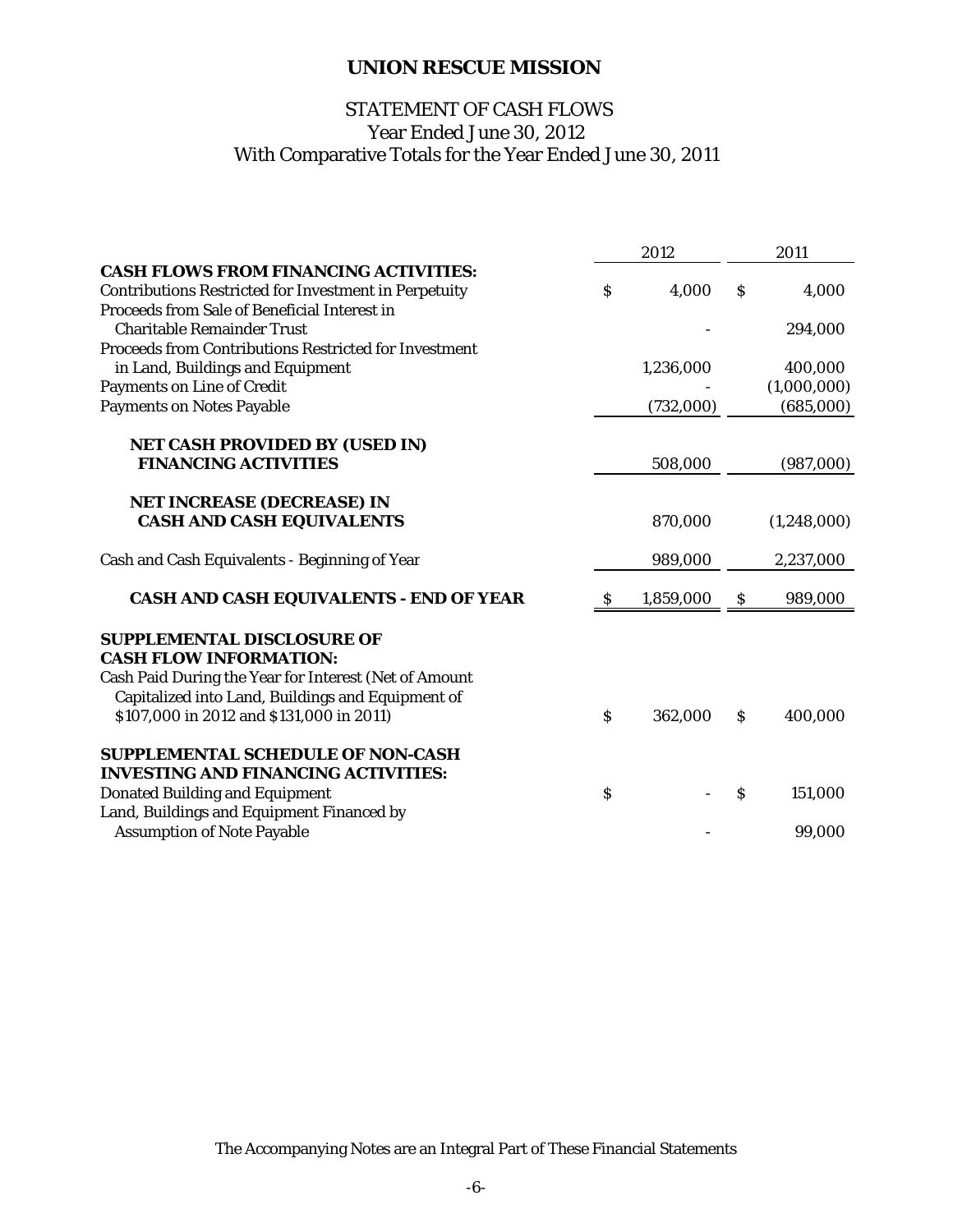## NOTES TO FINANCIAL STATEMENTS June 30, 2012

#### **NOTE 1 - NATURE OF ORGANIZATION**

Union Rescue Mission (the Mission) is a California, religious, not-for-profit organization exempt from income taxes under Section  $501(c)(3)$  of the Internal Revenue Code. Funds raised by Union Rescue Mission provide food, shelter and clothing for impoverished men, women and children. Founded in 1891, Union Rescue Mission is the largest mission of its kind in America and is the oldest in Los Angeles, operating 24 hours a day, 7 days a week, 365 days a year. Union Rescue Mission provides a comprehensive array of emergency and long-term services, including food, shelter, clothing, medical and dental care, recovery programs, transitional housing, legal assistance, education and counseling, in addition to job training for men and women.

Union Rescue Mission also operates a 77-acre property, named Hope Gardens Family Center, which provides a safe, healthy, positive and tranquil living environment for formerly homeless senior women and women with children. The facilities accommodate permanent supportive housing for the senior women and transitional supportive housing for women with children. Residents receive job training, financial literacy education, life skills coursework, personal and spiritual development classes, as well as access to off-site legal, medical and dental services. Childcare is provided for nursery and preschool children while school-age children receive transportation to the local public school. Hope Gardens Family Center offers a safe, peaceful and aesthetically pleasing environment that lends itself to the healing of broken lives and the rebuilding of shattered dreams.

Through Union Rescue Mission's Community Outreach Program, donated products are solicited and acquired each month for internal use and for distribution in the Southern California area, to sites of natural disasters and to International recipients. Typical products include food, clothes, hygiene items, medical/dental supplies and equipment, and school supplies for children. The program allows Union Rescue Mission to extend its ministry beyond the immediate service area in Downtown Los Angeles to needy individuals in countries around the world.

#### **NOTE 2 - SUMMARY OF SIGNIFICANT ACCOUNTING POLICIES**

#### **(a) BASIS OF PRESENTATION**

The financial statements of the Mission have been prepared utilizing the accrual basis of accounting.

#### **(b) ACCOUNTING**

To ensure observance of certain constraints and restrictions placed on the use of resources, the accounts of the Mission are maintained in accordance with the principles of net assets accounting. This is the procedure by which resources for various purposes are classified for accounting and reporting purposes into net asset classes that are in accordance with specified activities or objectives. Accordingly, all financial transactions have been recorded and reported by net asset class as follows: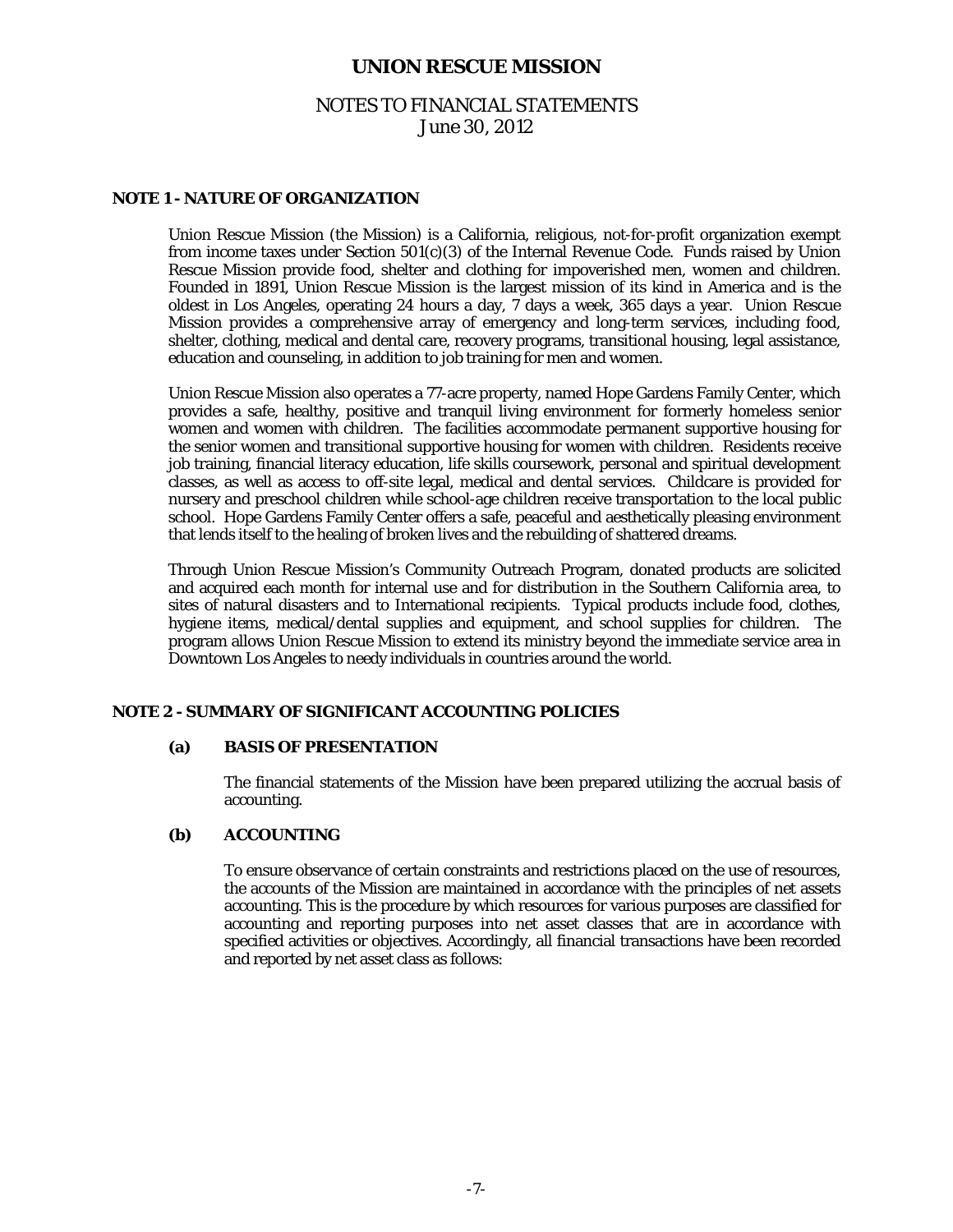## NOTES TO FINANCIAL STATEMENTS June 30, 2012

#### **NOTE 2 - SUMMARY OF SIGNIFICANT ACCOUNTING POLICIES** (continued)

- **(b) ACCOUNTING** (continued)
	- **Unrestricted**. These generally result from revenues generated by receiving unrestricted contributions, providing services, and receiving income from investments less expenses incurred in providing program related services, raising contributions, and performing administrative functions.
	- **Temporarily Restricted**. The Mission reports gifts of cash and other assets as temporarily restricted support if they are received with donor stipulations that limit the use of the donated assets. When a donor restriction expires, that is, when a stipulated time restriction ends or the purpose of the restriction is accomplished, temporarily restricted net assets are reclassified to unrestricted net assets and reported in the statement of activities as net assets released from program or capital restrictions. Donor restricted contributions, whose restrictions have been met in the same reporting period, are reported as unrestricted support in the statement of activities. The Mission had \$2,554,000 of temporarily restricted net assets at June 30, 2012.
	- **Permanently Restricted**. These net assets are received from donors who stipulate that resources are to be maintained permanently, but permit the Mission to expend all of the income (or other economic benefits) derived from the donated assets. The Mission had \$287,000 of permanently restricted net assets at June 30, 2012.

#### **(c) CASH AND CASH EQUIVALENTS**

Cash and cash equivalents are short-term, highly liquid investments with maturities of three months or less at the time of purchase. The carrying value of cash equivalents approximates its fair value at June 30, 2012.

The Mission maintains its cash and cash equivalents in bank deposit accounts and other investment accounts, which, at times, may exceed federally insured limits. The Mission has not experienced any losses in such accounts and believes it is not exposed to any significant credit risk on cash and cash equivalents.

#### **(d) INVESTMENTS**

Investments in equity and debt securities with readily determinable market values are reported at fair value. The fair value of these investments is determined based on the closing price on the last business day of the fiscal year.

Investment purchases and sales are accounted for on a trade-date basis. Realized and unrealized gains and losses are calculated based upon the underlying cost of the securities and on the sales prices, if sold. Interest and dividend income is recorded when earned. Realized and unrealized gains and losses and interest and dividend income are reflected in the statement of activities as investment income (loss).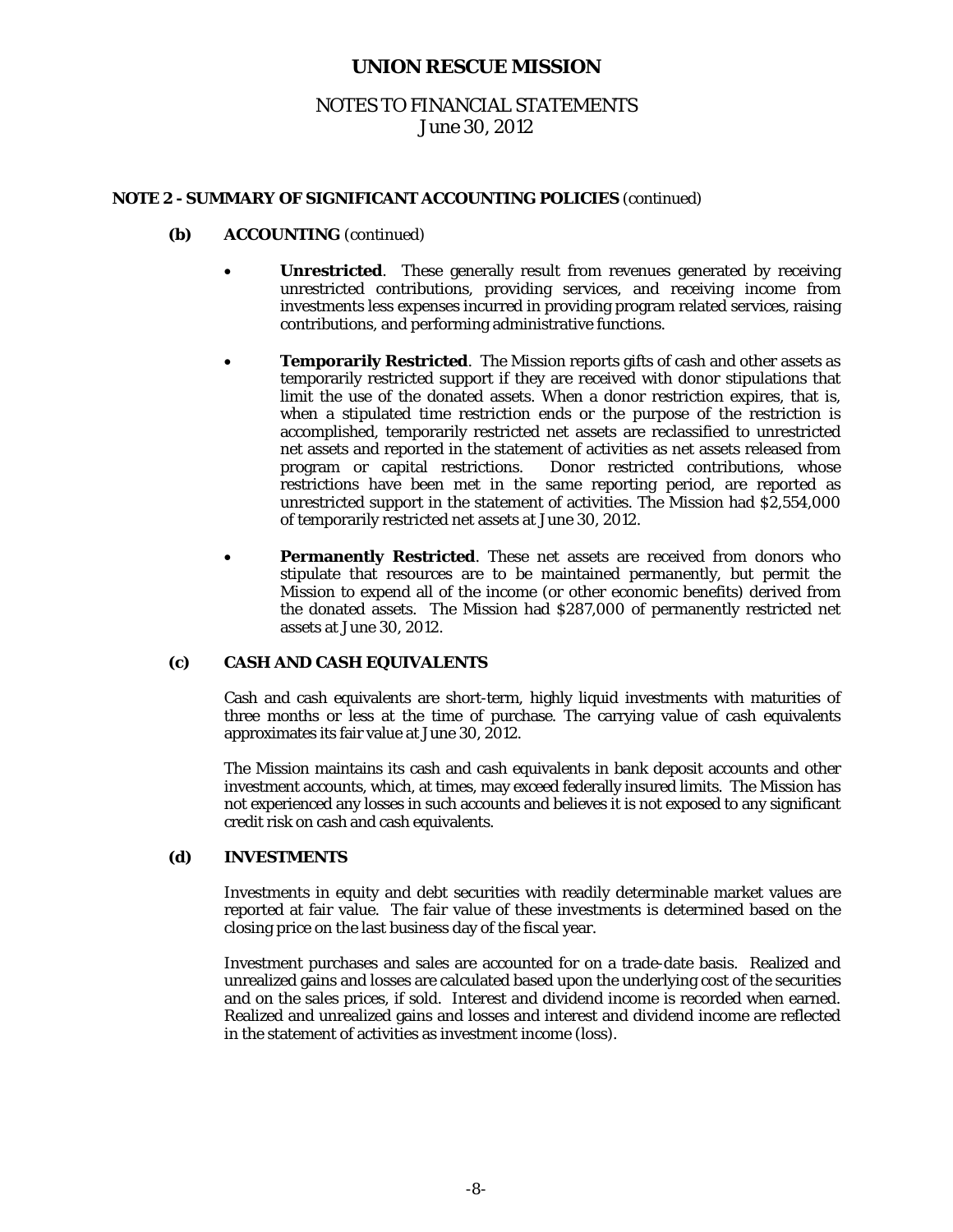## NOTES TO FINANCIAL STATEMENTS June 30, 2012

#### **NOTE 2 - SUMMARY OF SIGNIFICANT ACCOUNTING POLICIES** (continued)

#### **(d) INVESTMENTS** (continued)

Investments are made according to the Investment Policies, Guidelines, and Objectives adopted by the Mission's Board. These guidelines provide for investments in equities, fixed income, and other securities with performance measured against appropriate indices. The investments are managed by outside investment managers contracted by the Mission. Market values of such investments and credit ratings of bond issuers are routinely reviewed by the Audit and Finance Committee of the Board.

Investment securities, in general, are exposed to various risks, such as interest rate, credit, and overall market volatility. Due to the level of risk associated with certain longterm investments, it is reasonably possible that changes in the values of these investments will occur in the near term and that such changes could materially affect the amounts reported in the statement of financial position.

The Mission maintains a separate cash and investment account for its Annuity Reserve Fund. The balance in this Fund totaled \$347,000 at June 30, 2012, of which \$17,000 is included in cash and cash equivalents.

#### **(e) ACCOUNTS AND OTHER RECEIVABLES**

Receivables are recorded when billed or accrued and represent claims against third parties that will be settled in cash. The carrying value of receivables, net of the allowance for doubtful accounts, if any, represents their estimated fair value. The allowance for doubtful accounts, if any, is estimated based on historical collection trends, type of debtor, the age of outstanding receivables and existing economic conditions. If events or changes in circumstances indicate that specific receivable balances may be impaired, further consideration is given to the collectability of those balances and the allowance is adjusted accordingly. Past due receivable balances are written-off when internal collection efforts have been unsuccessful in collecting the amount due. At June 30, 2012, all receivables are deemed fully collectible; therefore, no allowance for doubtful accounts has been established.

#### **(f) BEQUESTS AND PLANNED GIVING**

The Mission has been named as a beneficiary in a number of bequests. Certain of these gifts have not been recorded in the financial statements because the donors' wills have not yet been declared valid by the probate court and/or the value of the amounts to be received is not yet determinable. The Mission records and reports all gifts when declared valid and the amount is determinable.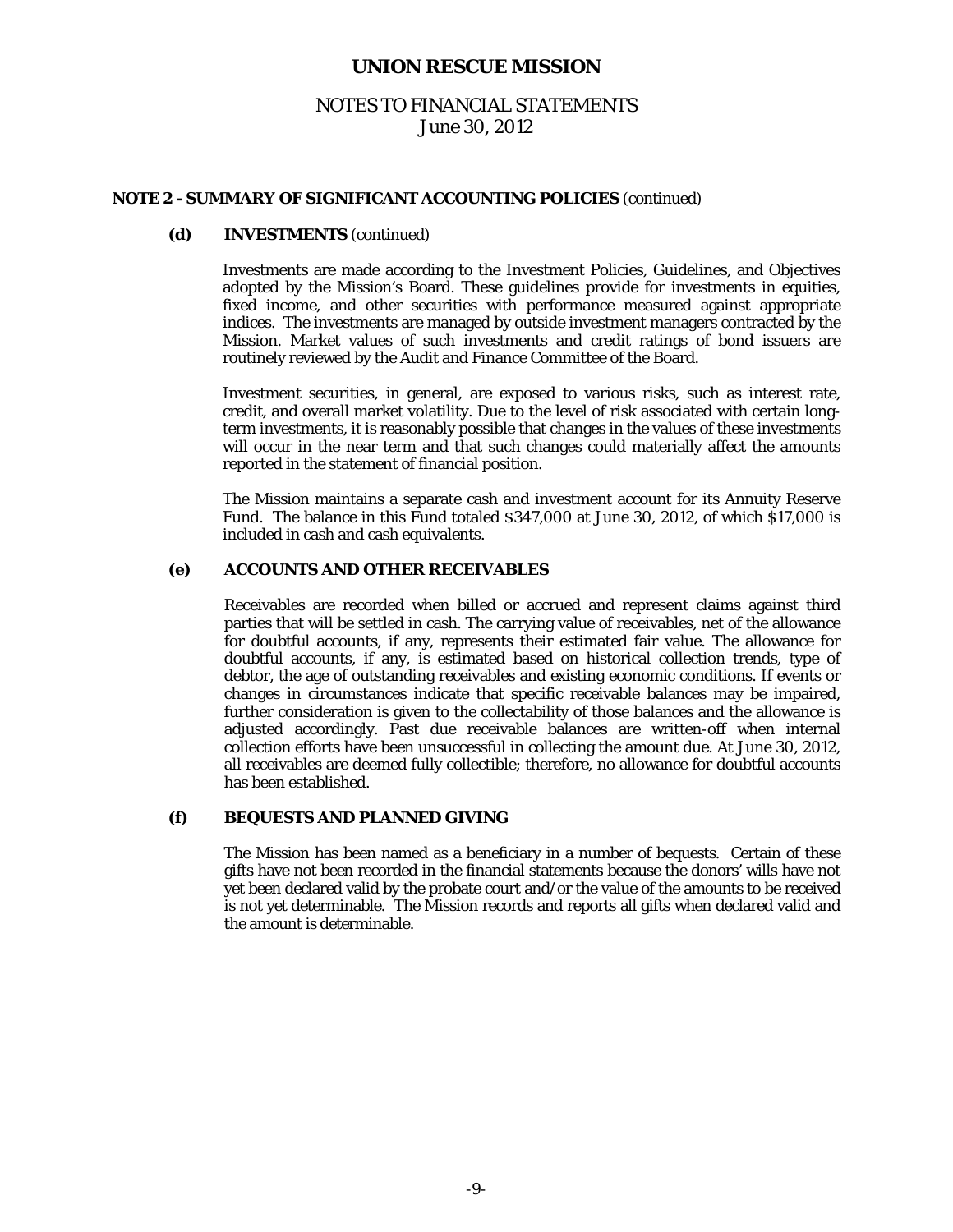## NOTES TO FINANCIAL STATEMENTS June 30, 2012

#### **NOTE 2 - SUMMARY OF SIGNIFICANT ACCOUNTING POLICIES** (continued)

#### **(g) CONTRIBUTIONS AND PLEDGES RECEIVABLE**

Unconditional contributions, including pledges recorded at estimated fair value, are recognized as revenues when the pledge is received. Conditional promises to give are not included as revenue until such time as the conditions are substantially met. A discount rate of 8.25% has been used to calculate the present value of the only multi-year pledge receivable. At June 30, 2012, the Mission evaluated the collectability of pledges receivable and established an allowance for uncollectible pledges receivable in the amount of \$49,000.

#### **(h) INVENTORY**

Inventory consists of food, beverages, hygiene items and office supplies purchased by or donated to the Mission and are valued at the lower of cost or market if purchased and at fair value at the date of donation, if donated. The Mission utilizes the first-in, first-out method of inventory valuation.

#### **(i) BENEFICIAL INTEREST IN CHARITABLE REMAINDER TRUSTS**

The Mission has been designated as the beneficiary of assets held in charitable remainder trusts administered by other trustees. The Mission recognizes temporarily restricted contribution revenue and, as a receivable, the present value of the estimated future benefits to be received when the trust assets are distributed. Adjustments to the receivable to reflect the revaluation of the present value of the estimated future payments to the Mission are recognized in the statement of activities as a change in value of beneficial interest in charitable remainder trusts. The carrying values of certain other trusts have not yet been determined; accordingly, such assets have not been recorded in the financial statements.

#### **(j) BENEFICIAL INTEREST IN PERPETUAL TRUST**

A donor has established and funded a trust, which is administered by organizations other than the Mission. Under the terms of the trust, the Mission has the irrevocable right to receive all or a portion of the income earned on the trust assets either in perpetuity or for the life of the trust. The Mission does not control the assets held by the outside trust. Annual distributions from the trust are reported as contribution income. Adjustments to the beneficial interest to reflect changes in the fair value (if any) are reflected in the statement of activities as a change in value of beneficial interest in perpetual trust. The carrying values of certain other trusts have not yet been determined; accordingly, such assets have not been recorded in the financial statements.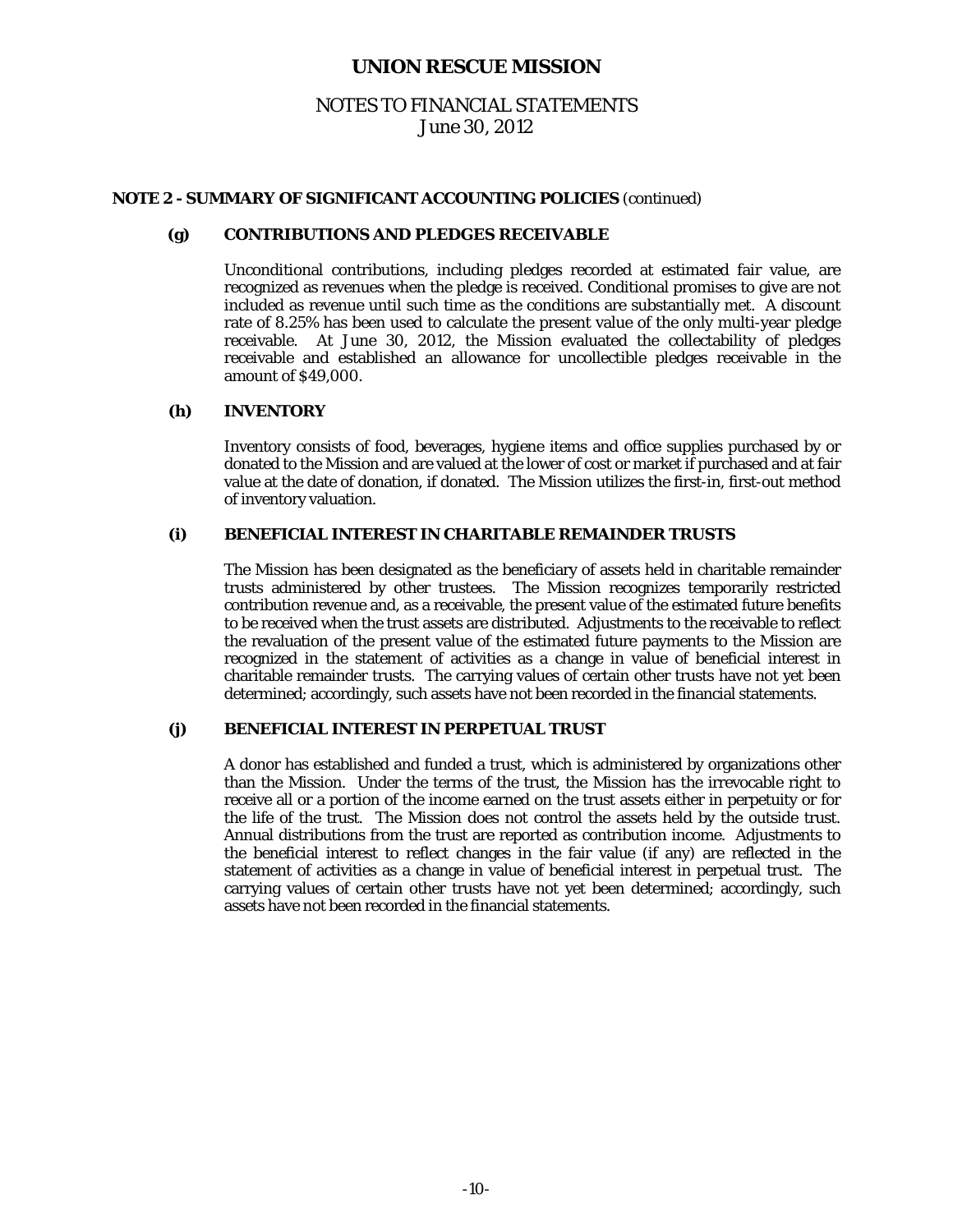## NOTES TO FINANCIAL STATEMENTS June 30, 2012

#### **NOTE 2 - SUMMARY OF SIGNIFICANT ACCOUNTING POLICIES** (continued)

#### **(k) LAND, BUILDINGS AND EQUIPMENT**

Land, buildings and equipment are recorded at cost if purchased or at fair value at the date of donation, if donated. Depreciation is provided over the estimated useful lives of the related assets on a straight-line basis as follows:

| <b>Buildings and Other Improvements</b> | 5-25 Years |
|-----------------------------------------|------------|
| <b>Furniture and Equipment</b>          | 3-5 Years  |
| <b>Computer Software</b>                | 5 Years    |
| Transportation Equipment                | 5 Years    |

Expenditures for maintenance and repairs are charged to operations as incurred while renewals and betterments are capitalized. Land, buildings and equipment are capitalized if the cost of an asset is equal to or greater than \$1,000 and the useful life is three years or greater.

#### **(l) LONG-LIVED ASSETS**

The Mission reviews long-lived assets for impairment whenever events or changes in circumstances indicate that the book value of the assets may not be recoverable. An impairment loss is recognized when the sum of the undiscounted future cash flow is less than the carrying amount of the assets, in which case a write-down is recorded to reduce the related asset to its estimated fair value. No impairment losses were recognized on long-lived assets during the year ended June 30, 2012.

#### **(m) DERIVATIVE FINANCIAL INSTRUMENTS**

The Mission recognizes all derivatives at fair value in accordance with generally accepted accounting principles. Interest rate protection agreements (swaps) are used from timeto-time to minimize interest rate risk and the Mission enters into such contracts only with financial institutions of good standing. Interest rate swaps are not used for trading or speculative purposes. During the year ended June 30, 2009, the Mission entered into an interest rate swap that has been accounted for as a fair value hedge. No amounts were recorded in the change in net assets during the year ended June 30, 2012 due to hedge ineffectiveness. The Mission had fixed rate debt in the principal amount of \$6,762,000 hedged with a variable rate interest rate swap at June 30, 2012.

#### **(n) ANNUITIES PAYABLE**

The Mission has received donations of assets in exchange for distributions of a fixed amount for a specific period of time to the donors or other beneficiaries. These gifts stipulate that annuity payments must be made to the donor or their designees until the time of death. The gifts are invested in money market funds, fixed income and equity securities. The Mission uses published mortality-rate tables adopted by the United States Internal Revenue Service and an assumed rate of return of approximately 4.5% to 6.0% to determine the present value of the actuarially determined liability.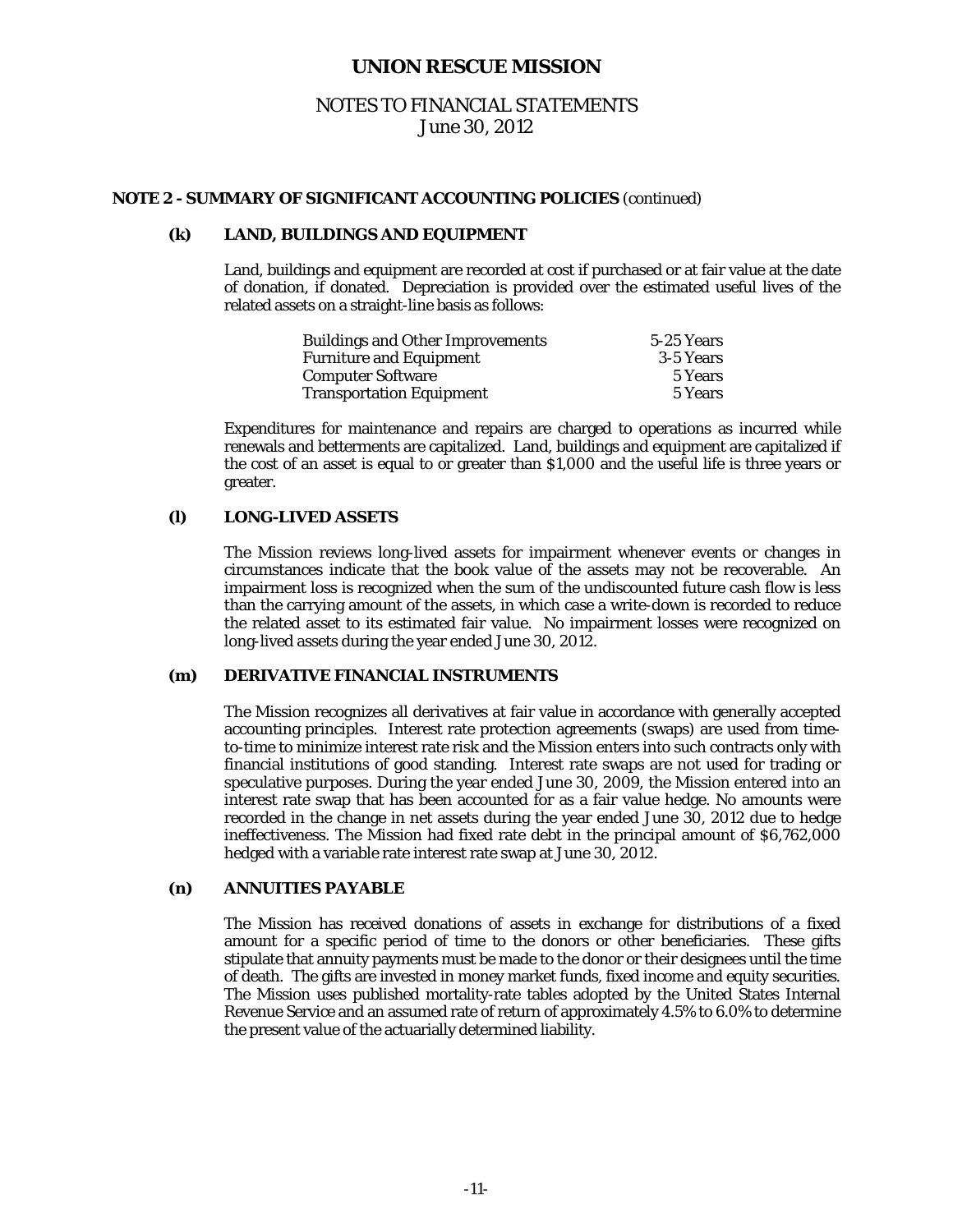## NOTES TO FINANCIAL STATEMENTS June 30, 2012

#### **NOTE 2 - SUMMARY OF SIGNIFICANT ACCOUNTING POLICIES** (continued)

#### **(o) CONTRIBUTED GOODS AND SERVICES**

Contributions of donated non-cash assets are recorded in a manner consistent with the Association of Evangelical Relief and Development Organizations' (AERDO) standards in the period received. Contributions of donated services are recognized if the services received (a) create or enhance long-lived assets, or (b) require specialized skills provided by individuals possessing those skills, and would typically need to be purchased if not provided by donation. A substantial number of volunteers have donated significant amounts of their time to the Mission. The services that these individuals rendered, however, do not meet the above criteria and, as such, are not recognized as revenue.

#### **(p) INCOME TAXES**

Union Rescue Mission is exempt from federal income taxes under Section 501(c)(3) of the Internal Revenue Code and the corresponding California provisions.

#### **(q) FUNCTIONAL ALLOCATION OF EXPENSES**

The costs of providing the Mission's programs and other activities have been presented in the statement of functional expenses. During the year, such costs are accumulated into separate groupings as either direct or indirect. Indirect or shared costs are allocated among program and support services by a method that best measures the relative degree of benefit which is determined by management through consideration of the portion of effort expended by each supporting department to each functional category.

#### **(r) USE OF ESTIMATES**

The preparation of financial statements in conformity with generally accepted accounting principles requires management to make estimates and assumptions that affect certain reported amounts and disclosures. Accordingly, actual results could differ from those estimates.

#### **(s) COMPARATIVE TOTALS**

The statement of activities includes prior year summarized comparative information in total but not by net asset class. Such information does not include sufficient detail to constitute a presentation in conformity with generally accepted accounting principles. Accordingly, such information should be read in conjunction with the Mission's financial statements for the year ended June 30, 2011 from which the summarized information was derived.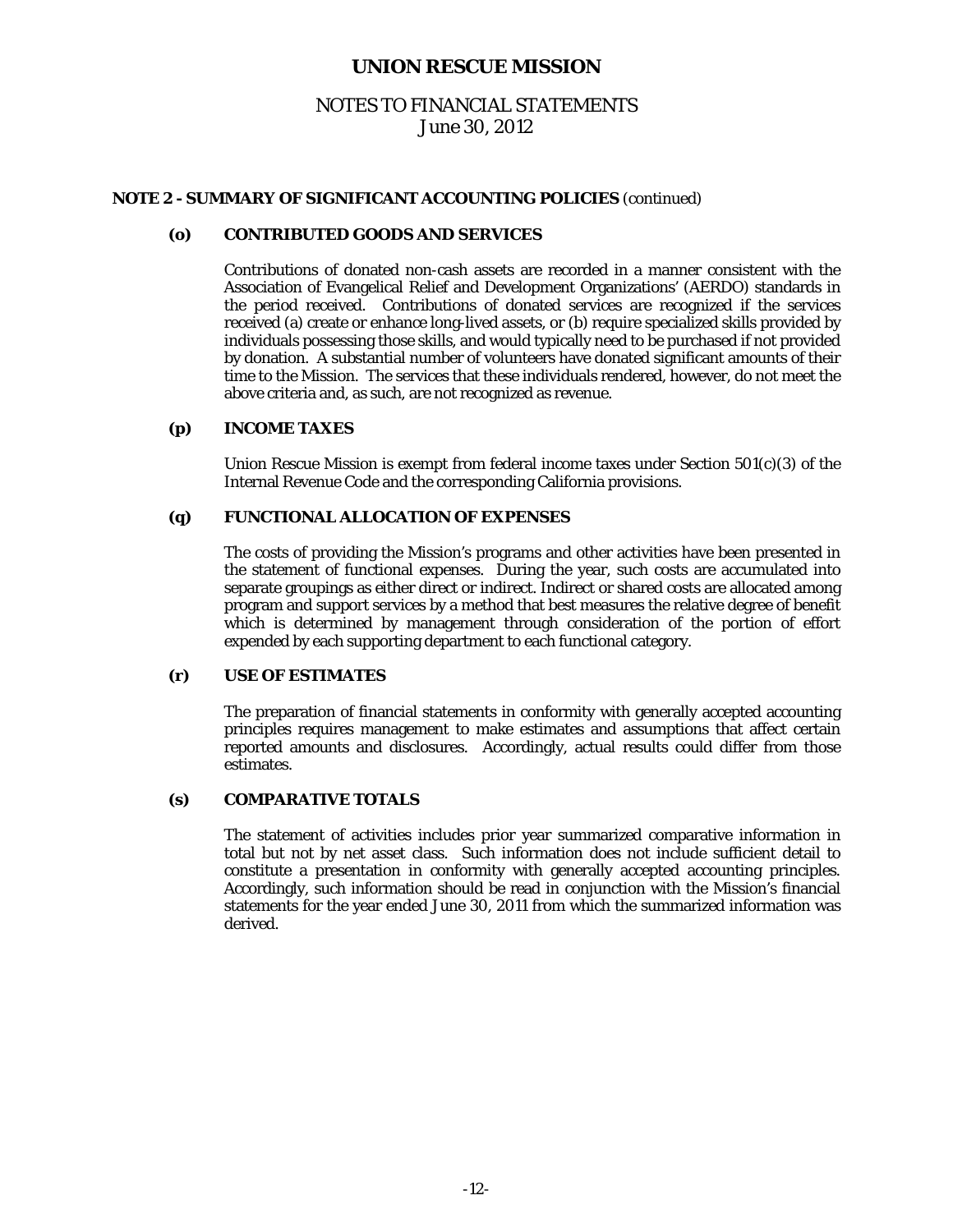## NOTES TO FINANCIAL STATEMENTS June 30, 2012

#### **NOTE 2 - SUMMARY OF SIGNIFICANT ACCOUNTING POLICIES** (continued)

#### **(t) PRESENTATION**

Amounts in the financial statements have been rounded to the nearest thousand dollars.

#### **(u) SUBSEQUENT EVENTS**

The Mission has evaluated events and transactions occurring subsequent to the statement of financial position date of June 30, 2012 for items that should potentially be recognized or disclosed in these financial statements. The evaluation was conducted through October 16, 2012, the date these financial statements were available to be issued. With the exception of a deposit of funds related to annuities payable referred to in Note 12, no such material events or transactions were noted to have occurred.

#### **NOTE 3 - INVESTMENTS**

Investments consist of the following at June 30, 2012:

| Common Stock – Domestic           | S | 103,000 |
|-----------------------------------|---|---------|
| <b>Preferred Stock – Domestic</b> |   | 85,000  |
| Preferred Stock - Foreign         |   | 16,000  |
| <b>Municipal Bonds</b>            |   | 34,000  |
| <b>Corporate Bonds</b>            |   | 20,000  |
| <b>Mutual Funds</b>               |   | 124,000 |
| <b>TOTAL INVESTMENTS</b>          | S | 382,000 |

Investment income for the year ended June 30, 2012 consists of the following:

| <b>Interest and Dividend Income</b><br>Net Realized and Unrealized Loss | S | 17,000  |
|-------------------------------------------------------------------------|---|---------|
| on Investments                                                          |   | (2,000) |
| <b>Donated Stock Loss</b>                                               |   | (8,000) |
| <b>Management Fees</b>                                                  |   | (4,000) |
|                                                                         |   |         |
| <b>INVESTMENT INCOME (NET)</b>                                          | s | 3.000   |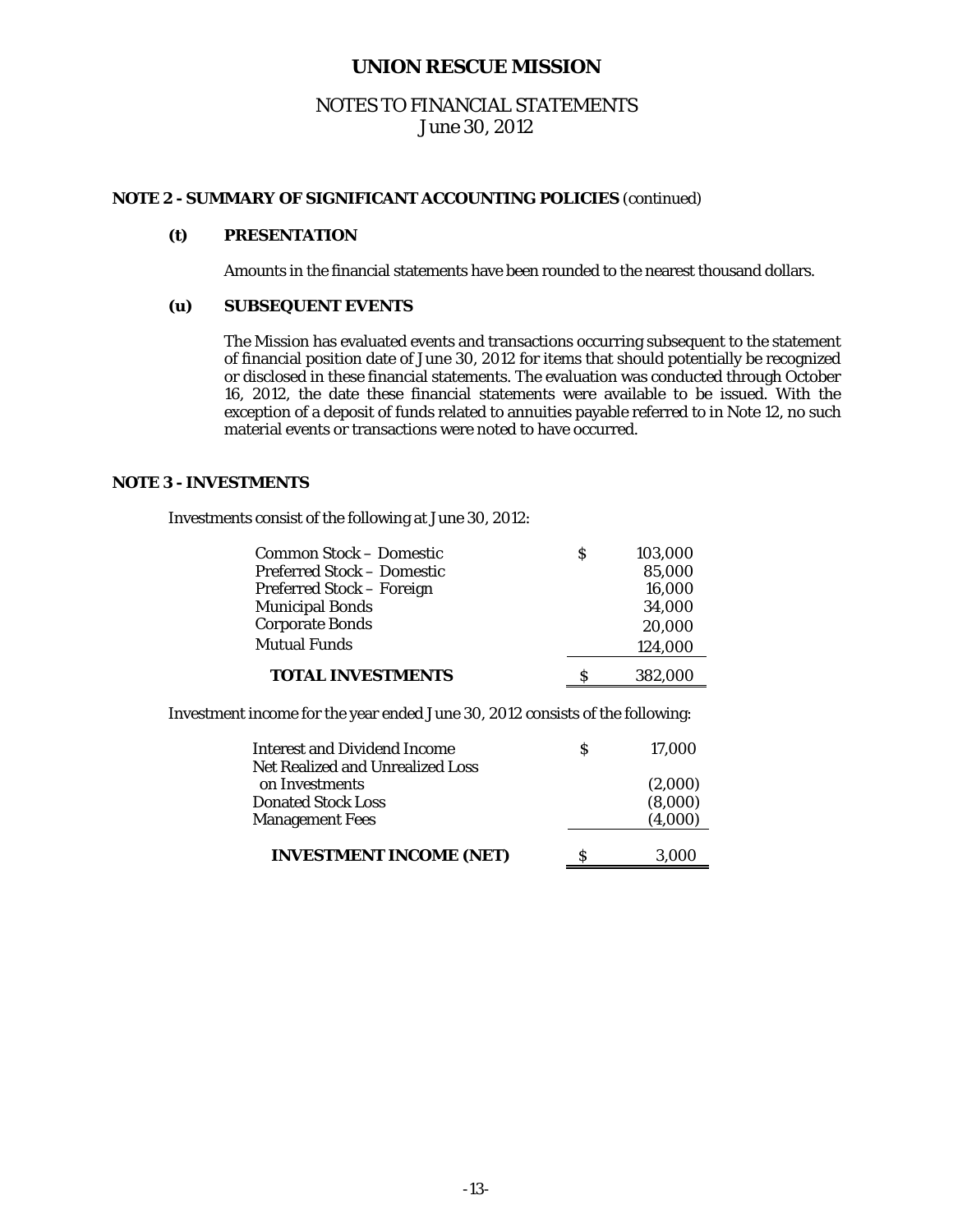## NOTES TO FINANCIAL STATEMENTS June 30, 2012

#### **NOTE 4 - FAIR VALUE MEASUREMENTS**

 The Mission has implemented the accounting standard that defines fair value for those assets (and liabilities) that are re-measured and reported at fair value at each reporting period. This standard establishes a single authoritative definition of fair value, sets out a framework for measuring fair value based on inputs used, and requires additional disclosures about fair value measurements. This standard applies to fair value measurements already required or permitted by existing standards.

 In general, fair values determined by Level 1 inputs utilize quoted prices (unadjusted) in active markets for identical assets. Fair values determined by Level 2 inputs utilize data points that are observable such as quoted prices, interest rates and yield curves. Fair values determined by Level 3 inputs are unobservable data points for the asset (or liability) and include situations where there is little, if any, market activity for the asset (or liability).

 The following table presents information about the Mission's assets and liabilities that are measured at fair value on a recurring basis at June 30, 2012 and indicates the fair value hierarchy of the valuation techniques utilized to determine such fair value:

|                                    |   |               | <b>Fair Value Measurements Using</b> |                         |    |                   |              |                    |  |  |
|------------------------------------|---|---------------|--------------------------------------|-------------------------|----|-------------------|--------------|--------------------|--|--|
|                                    |   |               |                                      | <b>Quoted Prices</b>    |    | Significant       |              |                    |  |  |
|                                    |   |               |                                      | in Active               |    | Other             |              | <b>Significant</b> |  |  |
|                                    |   |               |                                      | <b>Markets for</b>      |    | <b>Observable</b> |              | Unobservable       |  |  |
|                                    |   | Year Ended    |                                      | <b>Identical Assets</b> |    | Inputs            |              | Inputs             |  |  |
|                                    |   | June 30, 2012 |                                      | (Level 1)               |    | (Level 2)         |              | (Level 3)          |  |  |
| <b>ASSETS:</b>                     |   |               |                                      |                         |    |                   |              |                    |  |  |
| <b>Common Stock - Domestic</b>     | Ś | 103,000       | S                                    | 103,000                 | s  |                   | <sup>S</sup> |                    |  |  |
| <b>Preferred Stock - Domestic</b>  |   | 85,000        |                                      | 85,000                  |    |                   |              |                    |  |  |
| <b>Preferred Stock - Foreign</b>   |   | 16,000        |                                      | 16,000                  |    |                   |              |                    |  |  |
| <b>Municipal Bonds</b>             |   | 34,000        |                                      |                         |    | 34,000            |              |                    |  |  |
| <b>Corporate Bonds</b>             |   | 20,000        |                                      |                         |    | 20,000            |              |                    |  |  |
| <b>Mutual Funds</b>                |   | 124,000       |                                      | 71,000                  |    |                   |              | 53,000             |  |  |
| <b>Beneficial Interest in:</b>     |   |               |                                      |                         |    |                   |              |                    |  |  |
| <b>Charitable Remainder Trusts</b> |   | 1,256,000     |                                      |                         |    |                   |              | 1,256,000          |  |  |
| <b>Perpetual Trust</b>             |   | 139,000       |                                      |                         |    |                   |              | 139,000            |  |  |
| <b>TOTAL ASSETS</b>                | S | 1,777,000     | S                                    | 275,000                 | S. | 54,000            | S.           | 1,448,000          |  |  |
|                                    |   |               |                                      |                         |    |                   |              |                    |  |  |
| <b>LIABILITIES:</b>                |   |               |                                      |                         |    |                   |              |                    |  |  |
| <b>Annuities Payable</b>           | S | 460,000       | \$                                   |                         | s  | $\qquad \qquad -$ | Ŝ            | 460,000            |  |  |
| <b>TOTAL LIABILITIES</b>           | Ś | 460,000       | \$                                   |                         | S  |                   | S            | 460.000            |  |  |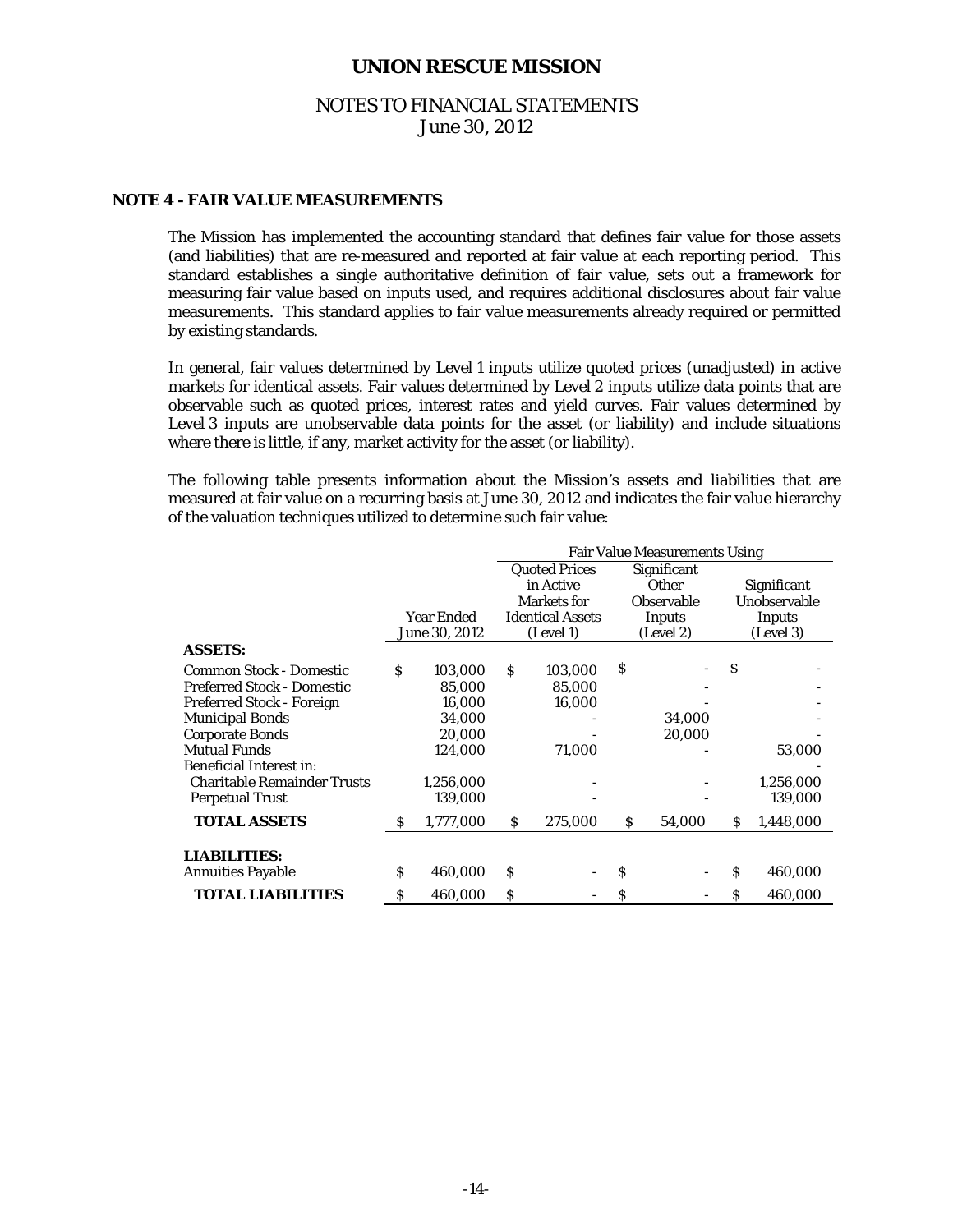## NOTES TO FINANCIAL STATEMENTS June 30, 2012

#### **NOTE 4 - FAIR VALUE MEASUREMENTS** (continued)

|                       |   | <b>Fair Value Measurements Using</b><br>Significant Unobservable Inputs (Level 3) |                    |              |             |   |                   |             |  |  |  |  |
|-----------------------|---|-----------------------------------------------------------------------------------|--------------------|--------------|-------------|---|-------------------|-------------|--|--|--|--|
|                       |   |                                                                                   | <b>Temporarily</b> |              | Permanently |   |                   |             |  |  |  |  |
|                       |   | Unrestricted                                                                      | Restricted         |              | Restricted  |   |                   |             |  |  |  |  |
|                       |   |                                                                                   | <b>Beneficial</b>  |              |             |   |                   |             |  |  |  |  |
|                       |   |                                                                                   | Interest in        |              |             |   | <b>Beneficial</b> |             |  |  |  |  |
|                       |   |                                                                                   | Charitable         |              | Endowments' |   | Interest in       |             |  |  |  |  |
|                       |   |                                                                                   | Remainder          |              | Mutual      |   | Perpetual         |             |  |  |  |  |
|                       |   |                                                                                   | Trusts             |              | Funds       |   | Trust             | Total       |  |  |  |  |
| <b>ASSETS:</b>        |   |                                                                                   |                    |              |             |   |                   |             |  |  |  |  |
| Beginning Balance     | S | ٠                                                                                 | \$1,335,000        | <sup>S</sup> | ۰           | S | 153.000           | \$1,488,000 |  |  |  |  |
| <b>Purchases</b>      |   | ۰                                                                                 |                    |              | 52.000      |   |                   | 52.000      |  |  |  |  |
| Change in Value       |   |                                                                                   | (79,000)           |              | 1.000       |   | (14,000)          | (92,000)    |  |  |  |  |
| <b>ENDING BALANCE</b> | s |                                                                                   | \$1.256,000        | S            | 53,000      | s | 139.000           | \$1.448.000 |  |  |  |  |

|                                                                                                |   | <b>Fair Value Measurements Using</b><br>Significant Unobservable Inputs<br>(Level 3) |   |         |  |  |  |
|------------------------------------------------------------------------------------------------|---|--------------------------------------------------------------------------------------|---|---------|--|--|--|
|                                                                                                |   | Unrestricted -<br><b>Annuities</b><br>Payable<br>Total                               |   |         |  |  |  |
| <b>LIABILITIES:</b><br><b>Beginning Balance</b><br><b>Change in Value of Annuities Payable</b> | S | 540,000<br>540,000<br>S<br>(80,000)<br>(80,000)                                      |   |         |  |  |  |
| <b>ENDING BALANCE</b>                                                                          | S | 460,000                                                                              | S | 460,000 |  |  |  |

 Beneficial Interest in Charitable Remainder Trusts: Valued based on quoted market prices at the close of the last business day of the fiscal year and discounted to net present value using United States Internal Revenue Service actuarial tables.

 Endowments' Mutual Funds: Valued based on quoted market prices and the Mission's ownership interest. These investments are not readily redeemable and therefore are considered Level 3.

 Beneficial Interest in Perpetual Trust: Valued based on quoted market prices at the close of the last business day of the fiscal year. These investments are not readily redeemable, with distributions paid at the discretion of the fund manager.

 There were no transfers between Level 1, 2, and 3 investments during the year ended June 30, 2012.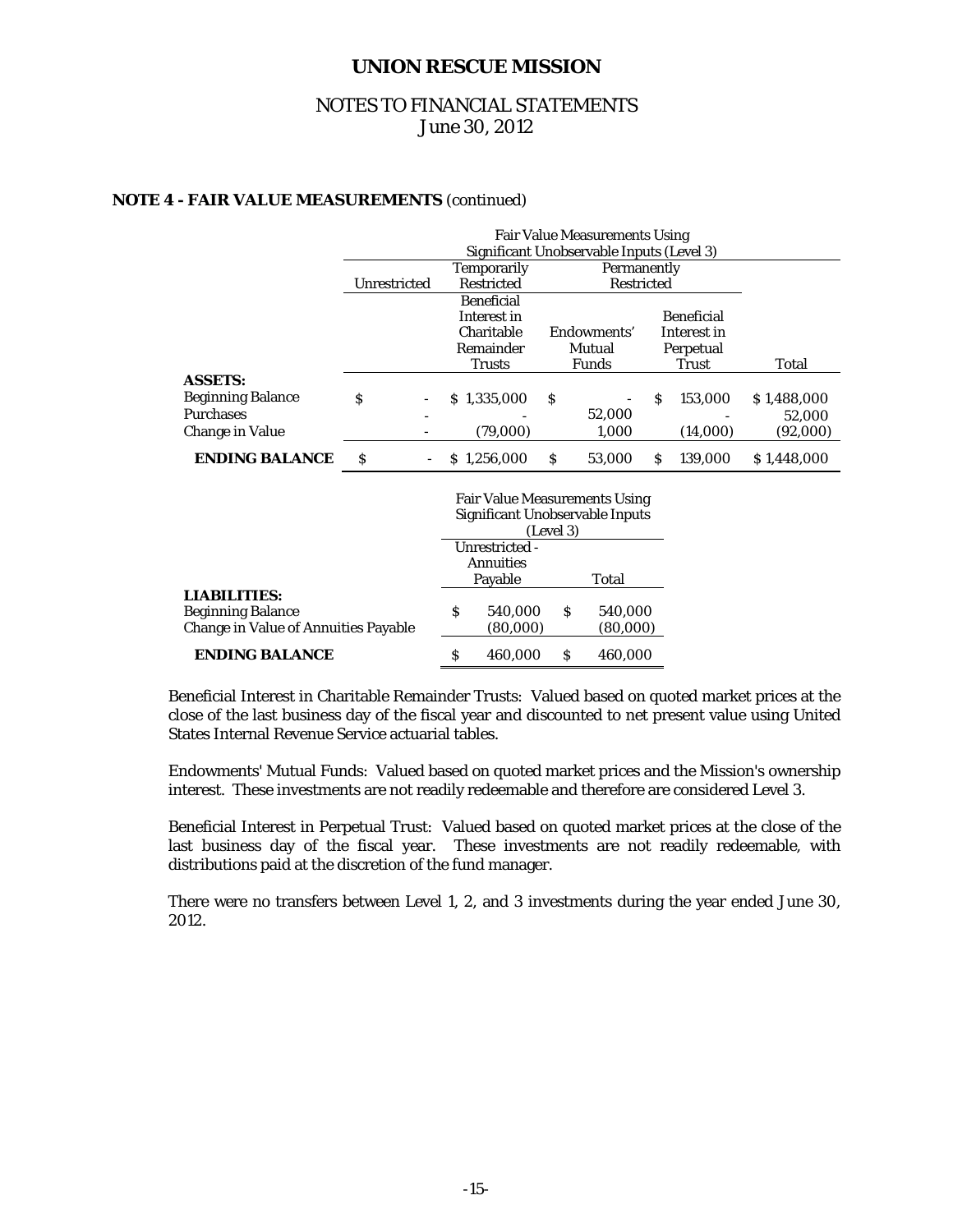## NOTES TO FINANCIAL STATEMENTS June 30, 2012

#### **NOTE 4 - FAIR VALUE MEASUREMENTS** (continued)

 Annuities Payable: Valued using published mortality rate tables adopted by the United States Internal Revenue Service and an assumed rate of return of approximately 4.5% to 6.0% to determine the present value of the actuarially determined liability.

 The methods described above may produce a fair value calculation that may not be indicative of net realizable value or reflective of future net values. Furthermore, while the Mission believes its valuation methods are appropriate and consistent with other market participants, the use of different methodologies or assumptions to determine the fair value of certain financial instruments could result in a different fair value measurement at the reporting date.

#### **NOTE 5 - PLEDGES RECEIVABLE**

Pledges receivable at June 30, 2012 are expected to be collected as follows:

| Less than One Year                         | 2,075,000 |
|--------------------------------------------|-----------|
| <b>One to Five Years</b>                   | 33,000    |
| More than Five Years                       | 4,000     |
| <b>GROSS PLEDGES RECEIVABLE</b>            | 2.112.000 |
| <b>Allowance for Uncollectible Pledges</b> | (49,000)  |
| <b>Present Value Discount</b>              | (25,000)  |
| <b>PLEDGES RECEIVABLE - NET</b>            | 2.038.000 |

#### **NOTE 6 - BENEFICIAL INTEREST IN CHARITABLE REMAINDER TRUSTS**

The Mission is the beneficiary of seven charitable remainder trusts administered by other trustees. Assets held in charitable remainder trusts totaled \$1,256,000 at June 30, 2012, representing the portion of the net present value of the charitable remainder trust assets for which the Mission is the designated beneficiary. One of the charitable remainder trusts, with a net present value of \$28,000 at June 30, 2012, is restricted to Hope Gardens Family Center. The remaining charitable remainder trusts, with a net present value of \$1,228,000 at June 30, 2012, are for the general charitable operations of Union Rescue Mission.

#### **NOTE 7 - BENEFICIAL INTEREST IN PERPETUAL TRUST**

The Mission is the beneficiary of a trust whose assets are not under its control. The Mission has legally enforceable rights or claims to its beneficial interest in the annual income from the trust. During the year ended June 30, 2012, the Mission received \$10,000 of income from the trust, and the carrying value of the Mission's beneficial interest in this trust at June 30, 2012 is \$139,000.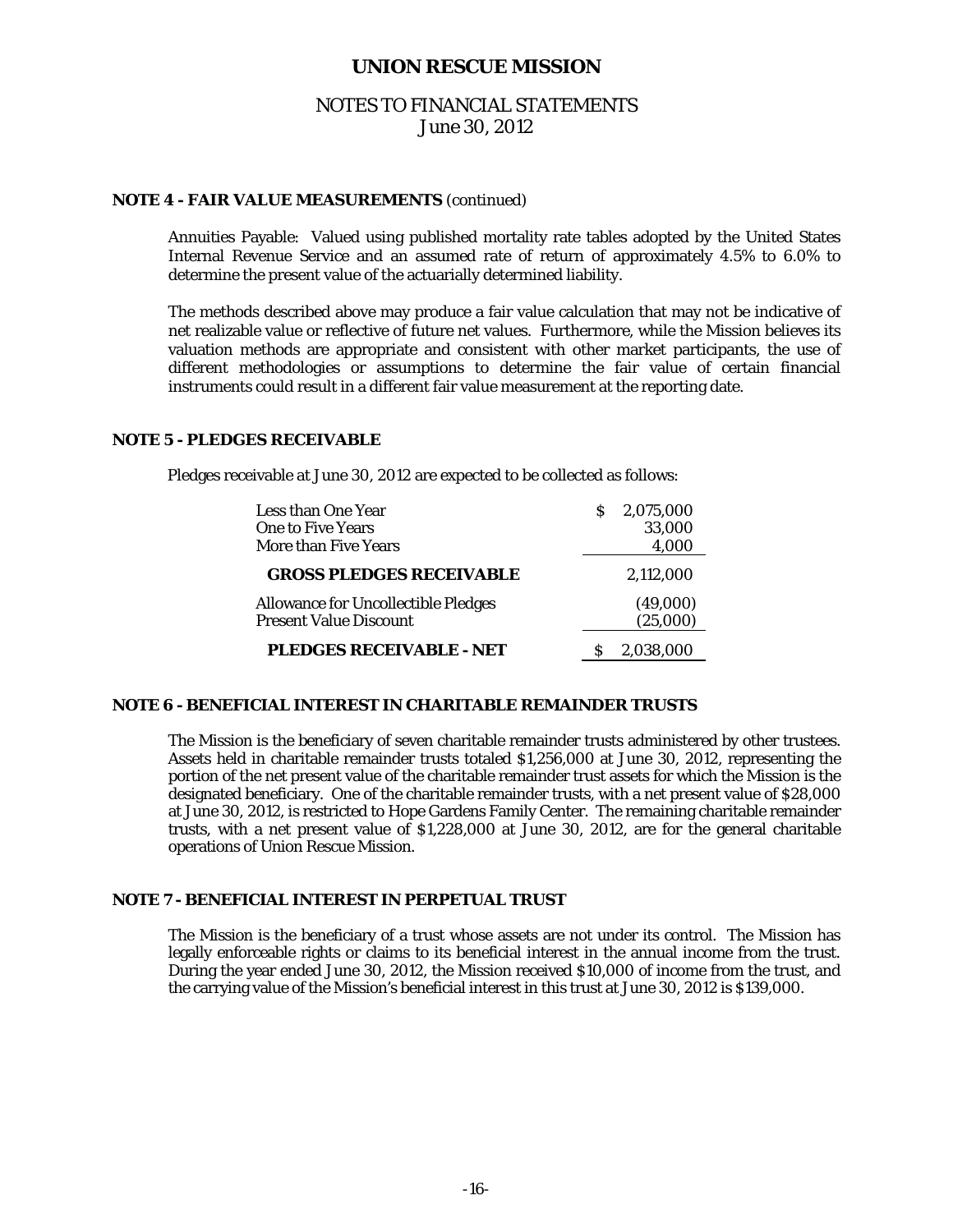## NOTES TO FINANCIAL STATEMENTS June 30, 2012

#### **NOTE 8 - LAND, BUILDINGS AND EQUIPMENT**

Land, buildings and equipment consist of the following as of June 30, 2012:

| Land                                                 | 9,337,000<br>S |
|------------------------------------------------------|----------------|
| <b>Buildings and Other Improvements</b>              | 34,741,000     |
| <b>Furniture and Equipment</b>                       | 3,307,000      |
| <b>Computer Software</b>                             | 537,000        |
| <b>Transportation Equipment</b>                      | 455,000        |
| <b>Construction in Progress</b>                      | 1,958,000      |
| <b>TOTAL</b>                                         | 50,335,000     |
| <b>Less: Accumulated Depreciation</b>                | (21,984,000)   |
| <b>LAND, BUILDINGS AND</b><br><b>EQUIPMENT (NET)</b> | 28,351,000     |

Depreciation and amortization expense for the year ended June 30, 2012 was \$1,916,000.

The Mission is in the process of renovating Hope Gardens Family Center. The estimated cost of construction is \$4,670,000. As of June 30, 2012, \$4,008,000 has been expended. The remaining cost to complete Hope Gardens Family Center is estimated at \$662,000. Funds to renovate Hope Gardens Family Center are provided by contributions.

Interest capitalized as part of building improvements and construction in progress during the year ended June 30, 2012 amounted to \$107,000.

#### **NOTE 9 - ACCOUNTS PAYABLE AND ACCRUED EXPENSES**

Accounts payable and accrued expenses consist of the following at June 30, 2012:

| TOTAL ACCOUNTS PAYABLE AND<br><b>ACCRUED EXPENSES</b> | 1,308,000 |
|-------------------------------------------------------|-----------|
|                                                       |           |
| <b>Accrued Vacation</b>                               | 321,000   |
| <b>Funds Held for Others</b>                          | 306,000   |
| <b>Accrued Payroll</b>                                | 93,000    |
| <b>Accrued Expenses</b>                               | 73,000    |
| <b>Accounts Payable</b>                               | 515,000   |

#### **NOTE 10 - LINE OF CREDIT**

 The Mission has an operating line of credit with current permissible borrowings of \$1,000,000. The line of credit is secured by land and buildings (545 South San Pedro Street, Los Angeles, California). Interest is payable monthly at the bank's prime rate plus 1%. The maturity date is October 2013. The bank's prime rate at June 30, 2012 was 3.25%. As of June 30, 2012, no money was borrowed against the line.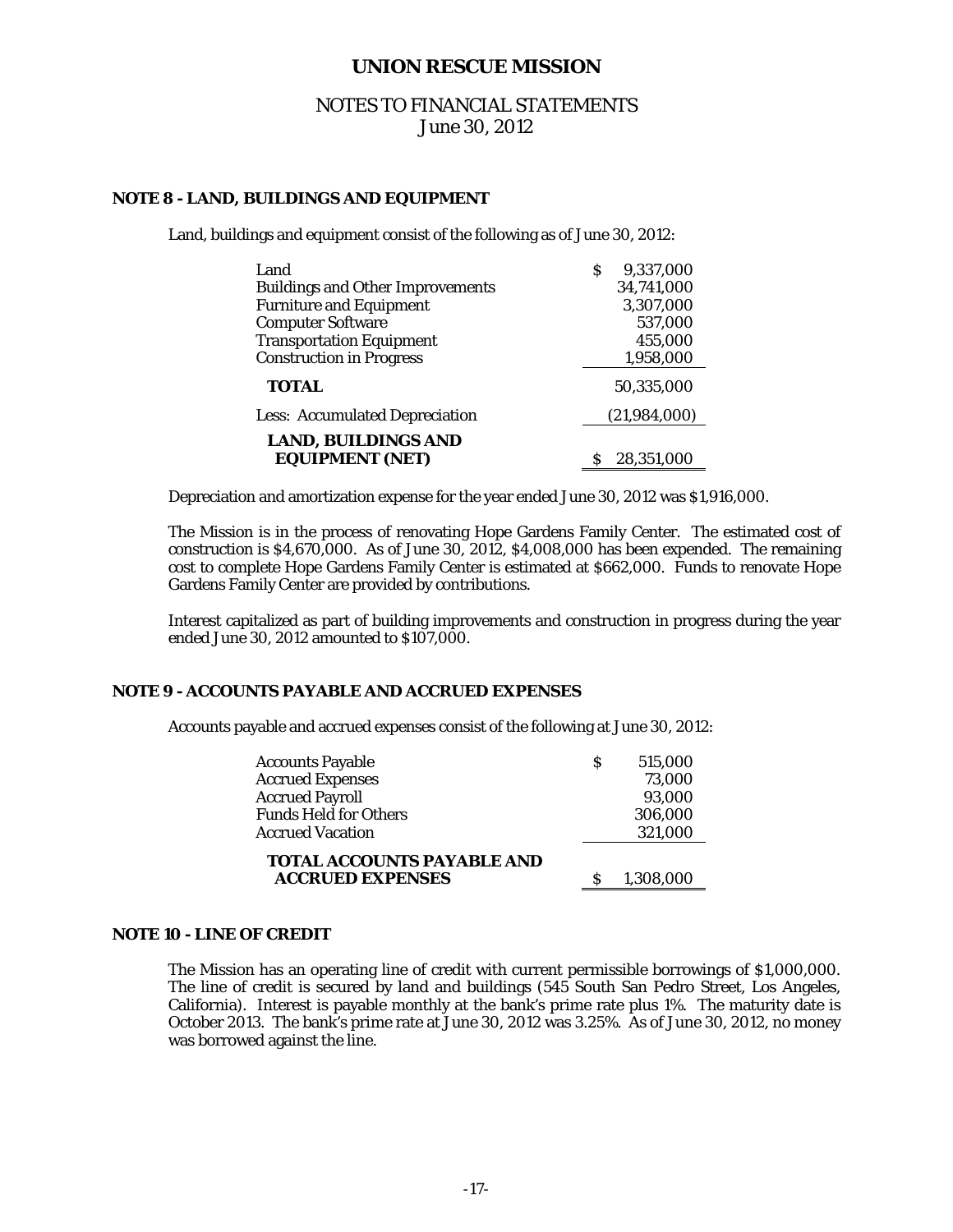## NOTES TO FINANCIAL STATEMENTS June 30, 2012

#### **NOTE 11 - NOTES PAYABLE**

| Interest at 6.42% Fixed under Interest Rate Swap Agreement, Due July 2019 | Term Loan – Bank, Secured by Land and Buildings (545 South San Pedro Street,<br>Los Angeles, California), Payable in Monthly Installments of Principal and    | 6,762,000 |
|---------------------------------------------------------------------------|---------------------------------------------------------------------------------------------------------------------------------------------------------------|-----------|
|                                                                           | Notes Payable – Company, Secured by Related Property, Bearing Interest Rates<br>of 2.9%, Payable in Monthly Installments of \$429 to \$476, Due November 2015 | 69.000    |
| 7.9%, Payable in Monthly Installments of \$332, Due May 2013              | Note Payable – Company, Secured by Related Property, Bearing Interest Rate of                                                                                 | 3.000     |
| <b>TOTAL NOTES PAYABLE</b>                                                |                                                                                                                                                               | 6.834.000 |

The future maturity of notes payable at June 30, 2012 is as follows:

Notes payable consist of the following at June 30, 2012:

#### **Years Ending June 30**

| 2013              | S<br>784.000 |
|-------------------|--------------|
| 2014              | 838,000      |
| 2015              | 899,000      |
| 2016              | 950,000      |
| 2017              | 1,011,000    |
| <b>Thereafter</b> | 2,352,000    |
| <b>TOTAL</b>      | 6,834,000    |

The interest rate swap effectively fixes the interest rate for the term loan. The outstanding interest rate swap agreement at June 30, 2012 has the following terms:

| <b>Notional Amount</b>         | \$6.762,000             |
|--------------------------------|-------------------------|
| <b>Interest Rate (Receive)</b> | 1 Month LIBOR plus 3.2% |
| <b>Interest Rate (Pay)</b>     | 6.42%                   |
| <b>Maturity</b>                | <b>July 2019</b>        |

At June 30, 2012, the rate for the one month LIBOR was .246%.

The notional amount under the swap agreement decreases as principal payments are made on the term loan so that the notional amount equals the principal outstanding under the term loan. The swap agreement qualifies for hedge accounting (no ineffectiveness) under generally accepted accounting provisions; therefore, the interest rate swap liability is exactly offset by a corresponding reduction in the term loan liability. At June 30, 2012, the carrying value of the term loan remained unchanged.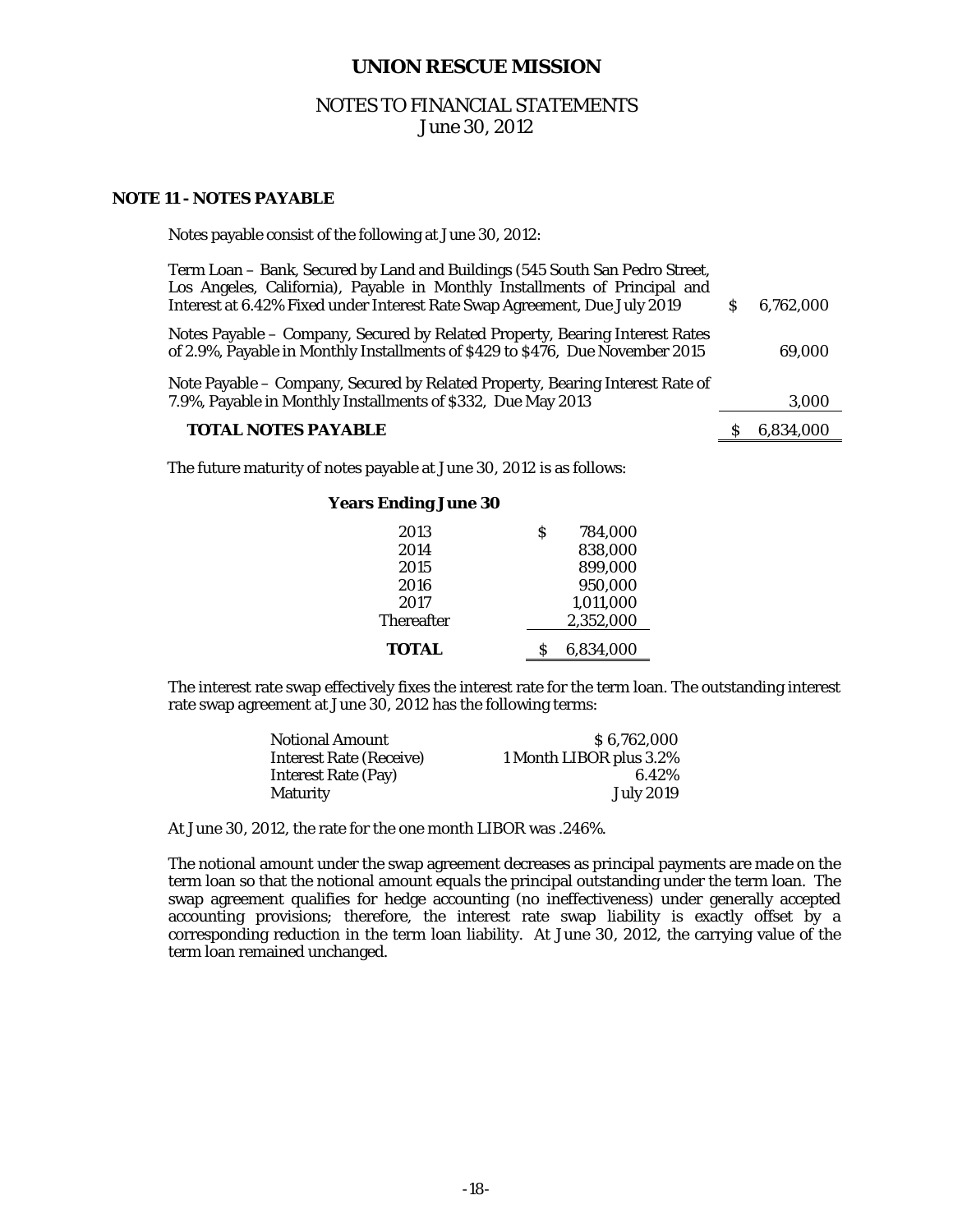## NOTES TO FINANCIAL STATEMENTS June 30, 2012

#### **NOTE 12 - ANNUITIES PAYABLE**

 The Mission is in receipt of 76 charitable annuity gifts from individuals. The value at establishment and corresponding reasonably commensurate values at June 30, 2012 are \$953,000 and \$460,000 respectively. The Mission has established a segregated reserve fund of \$347,000 which equals 75% of the present value annuities payable balance. Subsequent to year end, the Mission deposited \$115,000 into the reserve account to bring its value to 100% of the present value annuities payable balance.

#### **NOTE 13 - COMMUNITY OUTREACH PROGRAM**

The Mission conducts a Community Outreach Program that provides various donated products such as food, hygiene items and medical supplies to the poor and homeless outside the immediate service area of the Mission. Recipients of the products during the year ended June 30, 2012 were located in the United States.

 The products are donated primarily by corporations. The receipt of donated products by the Mission for this program is reflected as gifts-in-kind revenue and the distribution to the recipients is reflected as gifts-in-kind distribution expense in the statement of functional expenses. The donated products are valued in a manner consistent with AERDO standards.

 Of the \$2,951,000 gifts-in-kind revenue reflected in the statement of activities for the year ended June 30, 2012, \$2,222,000 are gifts-in-kind used by the Mission in its own programs and the balance of \$729,000 was provided to other non-profit organizations through the Mission's Community Outreach Program.

#### **NOTE 14 - CONTINGENCIES**

 In the ordinary course of conducting its business, the Mission becomes involved in various lawsuits. Some of these proceedings may result in judgments being assessed against the Mission which, from time to time, may have an impact on changes in net assets. The Mission does not believe that these proceedings, individually or in the aggregate, would have a material effect on the financial statements.

#### **NOTE 15 - RETIREMENT PLAN**

 The Mission has a defined contribution retirement plan for all full-time employees. Eligible employees may contribute annually up to the applicable Internal Revenue Service limitations. The Mission did not make matching contributions during the year ended June 30, 2012.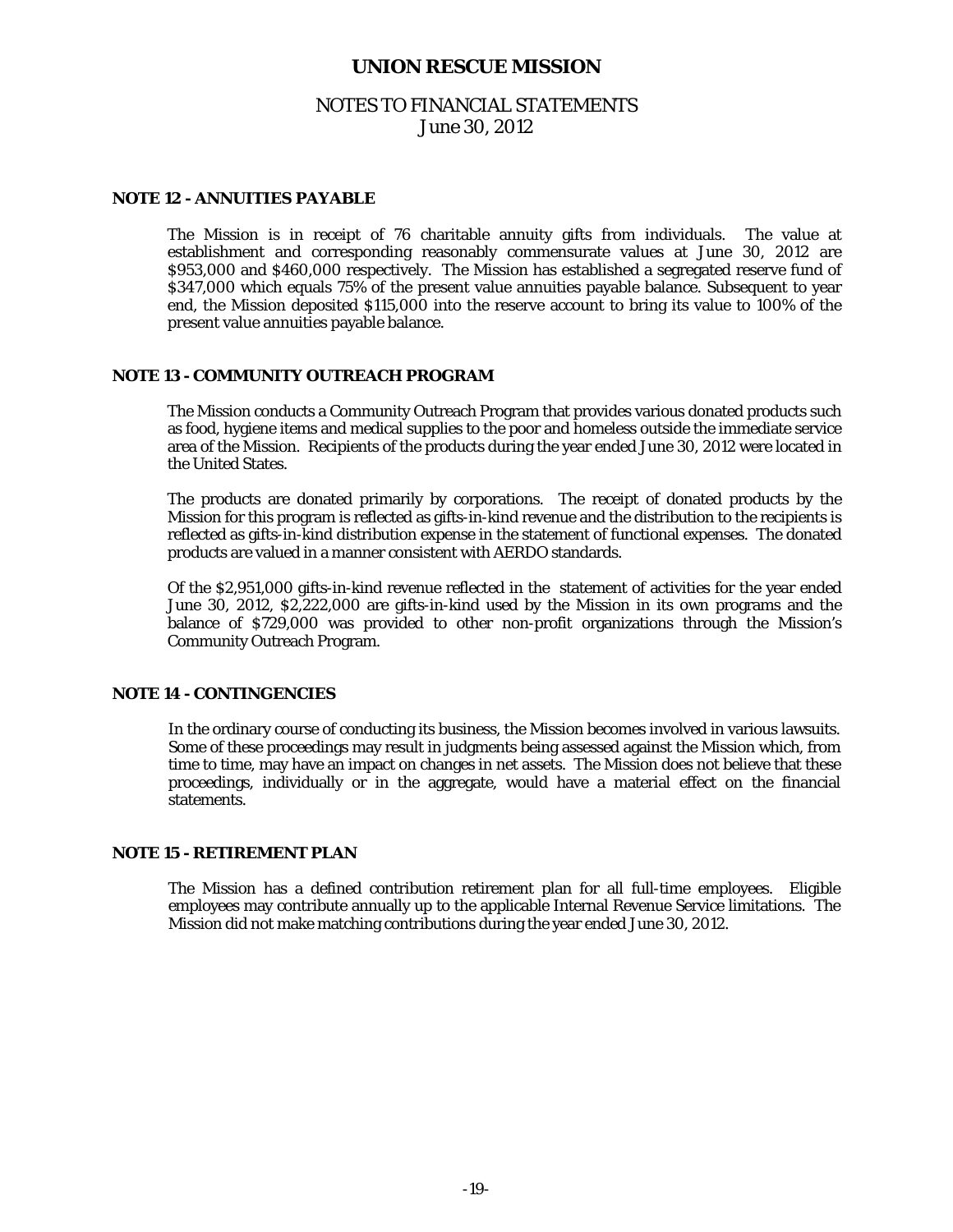## NOTES TO FINANCIAL STATEMENTS June 30, 2012

#### **NOTE 16 - TEMPORARILY RESTRICTED NET ASSETS**

Temporarily restricted net assets are available for the following purposes at June 30, 2012:

| <b>Charitable Remainder Trusts -</b>               |   |           |
|----------------------------------------------------|---|-----------|
| <b>Mission Operations</b>                          | S | 1,228,000 |
| <b>Charitable Remainder Trust -</b>                |   |           |
| <b>Hope Gardens Family Center</b>                  |   | 28,000    |
| Hope Gardens Family Center -                       |   |           |
| <b>Capital Campaign</b>                            |   | 9,000     |
| <b>Donor Restricted Contributions</b>              |   | 1,289,000 |
| <b>TEMPORARILY RESTRICTED</b><br><b>NET ASSETS</b> |   | 2.554.000 |
|                                                    |   |           |

#### **NOTE 17 - PERMANENTLY RESTRICTED NET ASSETS**

 Permanently restricted net assets are invested in perpetuity. The principal balance, from which only the investment income is expendable to support the programs specified by the donors, are comprised of the following at June 30, 2012:

| Perpetual Trust                             | S | 139.000 |
|---------------------------------------------|---|---------|
| Pledge Receivable                           |   | 95,000  |
| <b>Endowments</b>                           |   | 53,000  |
| PERMANENTLY RESTRICTED<br><b>NET ASSETS</b> |   | 287.000 |

#### **NOTE 18 - ENDOWMENTS**

The Mission's endowments consist of funds established for a variety of purposes. Endowment funds are established by donor-restricted gifts to provide a permanent endowment, which is to provide a permanent source of income to the Mission.

The Mission's management understands California State law as (1) requiring the preservation of the fair market value of the original gifts as of the gift date of the donor restricted endowment funds, and (2) allowing the spending of income and gains on permanently restricted endowments, absent explicit donor stipulations that all or a portion of such gains be maintained in perpetuity.

The primary long-term financial objective for the Mission's endowments is to preserve the real (inflation-adjusted) purchasing power of endowment assets and income after accounting for endowment spending, annual growth percentage and costs of portfolio management.